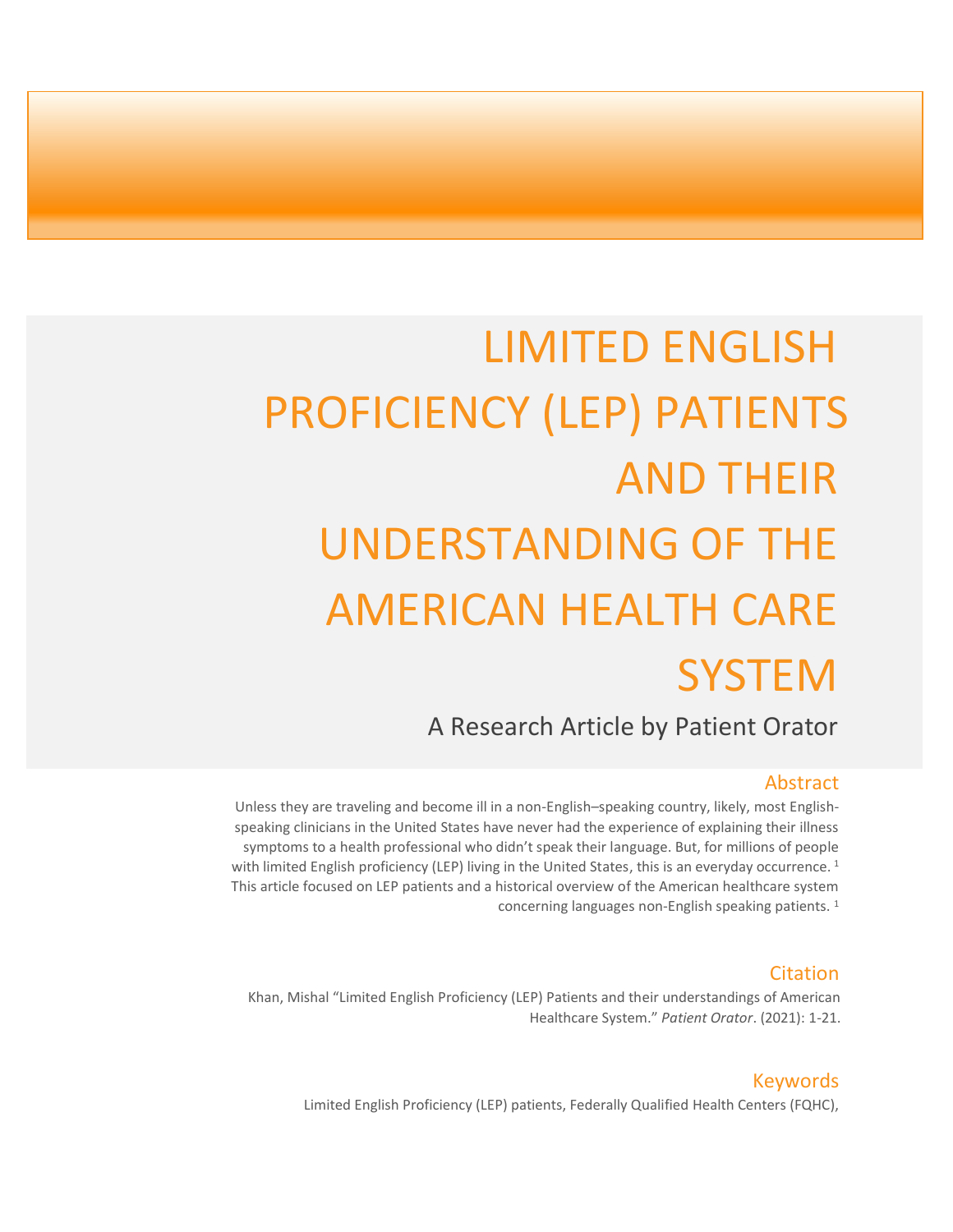Khan, Mishal, M.B.A info@patientorator.com

### **Background:**

The U.S. health system features a bewildering complexity of institutions, barriers to entry, programs to bypass them, contradictory requirements, and red tape. The system has become so complex that it not only defies understanding but leads to analysts themselves becoming ensnared in its web, adopting its "logic" and language as the only way to make sense of at least some of the system's features.<sup>1</sup> An area of increasing concern among physicians is providing care for patients with limited abilities to speak English. This concern is warranted by among other factors—logistical uncertainties in treating patients who may not understand physician instructions, the risk of potential litigation in treating such patients, and the fiscal impact on medical practice of treating such patients.<sup>2</sup>

Unless they are traveling and become ill in a non-English–speaking country, likely, most English-speaking clinicians in the United States have never had the experience of explaining their illness symptoms to a health professional who didn't speak their language. But, for millions of people with limited English proficiency (LEP) living in the United States, this is an everyday occurrence.<sup>3</sup> The struggles between institutions and organized groups advocating each of these positions have cumulated over time, leading to the present self-contradictory institutional landscape.<sup>1</sup>

<sup>&</sup>lt;sup>1</sup> Alejandro Portes, Donald Light, and Patricia Fernández-Kelly, "The U.S. Health System and Immigration: An Institutional Interpretation," Sociological forum (Randolph, N.J.) (U.S. National Library of Medicine, September 2009), https://www.ncbi.nlm.nih.gov/pmc/articles/PMC3628610/.

<sup>&</sup>lt;sup>2</sup> Joshua S. Coren, Frank A. Filipetto, and Lucia Beck Weiss, "Eliminating Barriers for Patients With Limited English Proficiency," The Journal of the American Osteopathic Association (American Osteopathic Association, December 1, 2009), https://jaoa.org/article.aspx?articleid=2093746.

<sup>3&</sup>lt;br>Barb Jacobs et al., "Medical Interpreters in Outpatient Practice," Annals of family medicine (American Academy of Family Physicians, January 2018), https://www.ncbi.nlm.nih.gov/pmc/articles/PMC5758324/.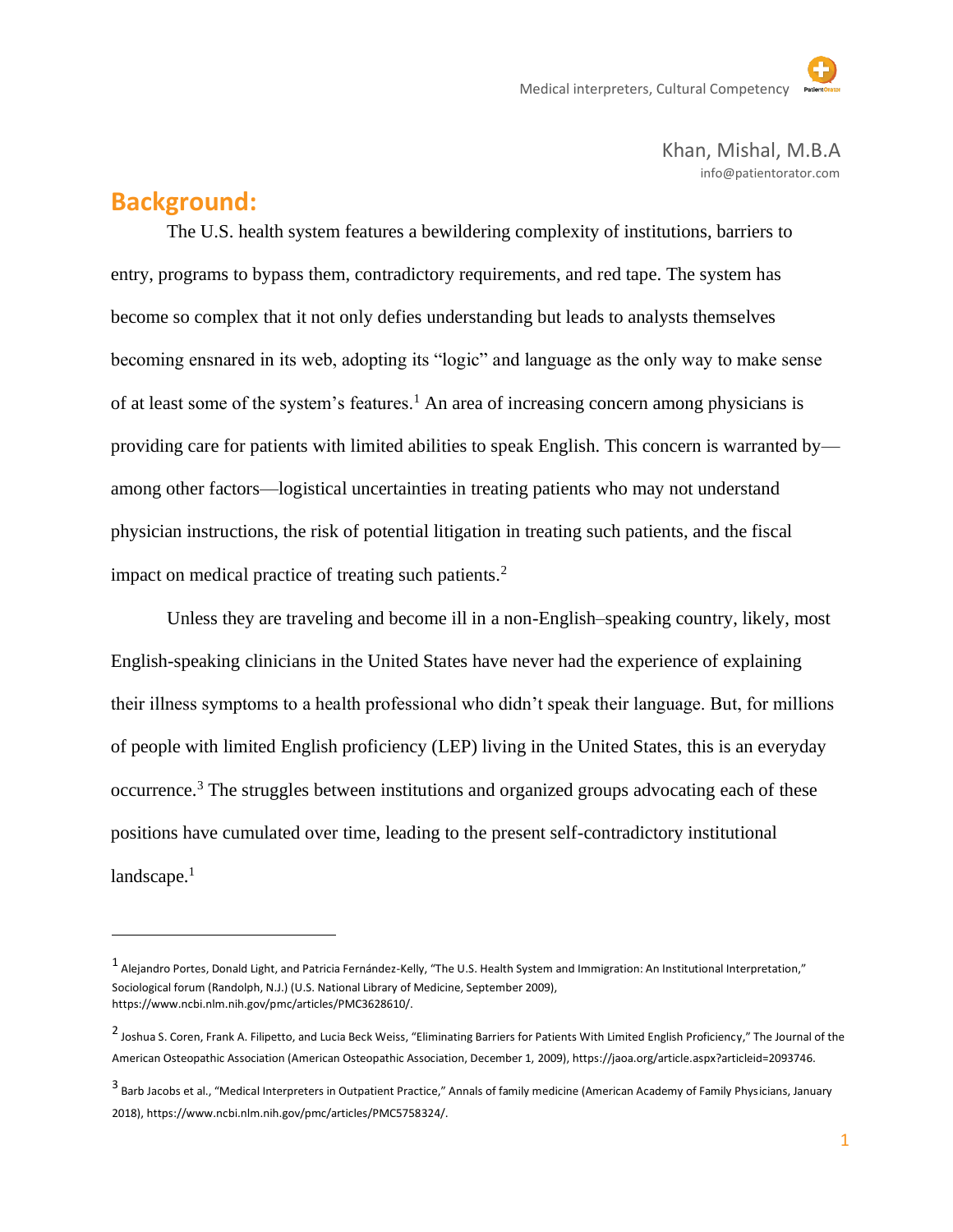### **Immigrants and Linguistic Diversity in the United States:**

Language diversity refers to the number of languages spoken in the United States and the number of people who speak them. Since 1980 information on languages spoken has been gathered from three questions posed to census and survey respondents: Does this person speak a language other than English at home? What is this language? How well does this person speak English? Among other purposes, answers to these questions are used to determine bilingual election requirements under the Voting Rights Act.<sup>4</sup> The revival of mass immigration after 1970 spurred a revival of linguistic diversity in the United States and propelled the nation back toward its historical norm. <sup>4</sup> The table below summarizes these data by showing the share of U.S. residents who said they spoke a non-English language at home as well as the share who spoke only English by decade between 1980 and 2010. Since Spanish is by far the most widely spoken non-English tongue in the United States, it also reports the share who speak Spanish at home.<sup>4</sup>

<sup>&</sup>lt;sup>4</sup> Rubén G Rumbaut and Douglas S Massey, "Immigration and Language Diversity in the United States," Daedalus (U.S. National Library of Medicine, 2013), https://www.ncbi.nlm.nih.gov/pmc/articles/PMC4092008/.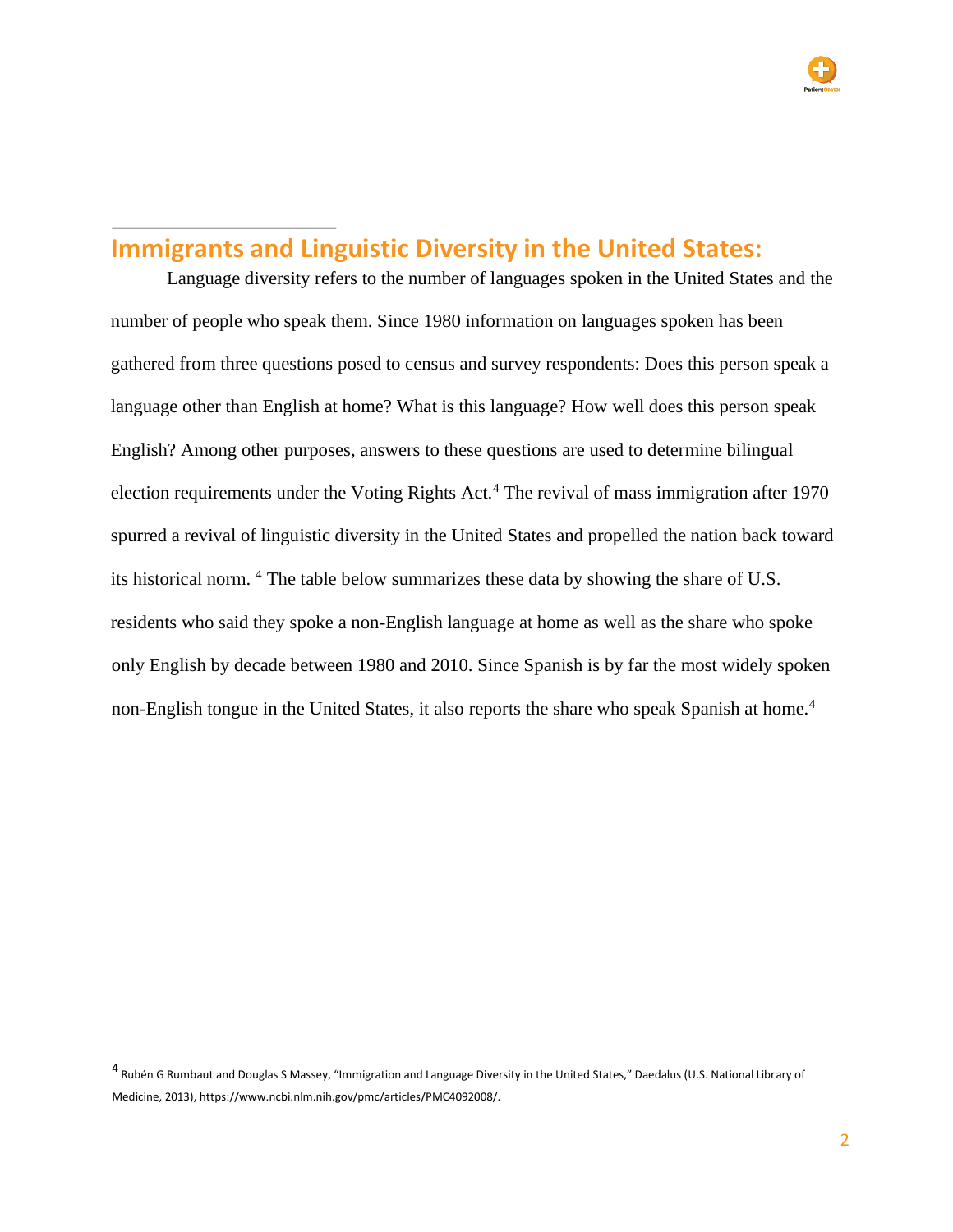

| Languages spoken at home          | 1980         |               | 1990         |               | 2000         |               | 2010         |               |                |
|-----------------------------------|--------------|---------------|--------------|---------------|--------------|---------------|--------------|---------------|----------------|
|                                   | N (millions) | $\frac{0}{0}$ | N (millions) | $\frac{0}{0}$ | N (millions) | $\frac{0}{0}$ | N (millions) | $\frac{0}{0}$ | Foreign-born % |
| Total population 5 years or older | 210.2        | 100%          | 230.4        | 100%          | 262.4        | 100%          | 289.2        | 100%          | 13.6%          |
| Spoke English only                | 187.2        | 89.1          | 198.6        | 86.2          | 215.5        | 82.1          | 229.7        | 79.7          | 2.6            |
| Spoke non-English language        | 23.1         | 11.0          | 31.8         | 13.8          | 47.0         | 17.9          | 59.5         | 20.3          | 56.7           |
| <b>Spoke Spanish</b>              | 11.1         | 5.3           | 17.3         | 7.5           | 28.1         | 10.7          | 37.0         | 12.6          | 49.4           |

Sources: 1980, 1990 and 2000 U.S. censuses; 2010 American Community Survey.

As one would expect during an age of mass immigration, the percentage speaking only English at home has steadily fallen in recent decades, declining from 89.1% in 1980 to 79.7% in

2010, while the share speaking a language other than English correspondingly rose from 11% to 20.3%.<sup>4</sup> Most of the increase in Spanish language use was driven by mass immigration from Latin America. Indeed, most (56.7%) of the country's nearly 60 million speakers of non-English languages *are* immigrants. Among those who spoke only English at home in 2010, just 2.6% were born outside the United States (mostly immigrants from English-speaking countries); among those who spoke Spanish, half (49.4%) were foreign-born.<sup>4</sup>

The table below examines the geography of foreign language use by showing the share of persons aged five and older speaking a non-English language at home in selected states and metropolitan areas. To create the list, we examined all 50 states and metropolitan areas with at least 500,000 inhabitants and ranked the top 25 according to the percentage of non-English speakers.4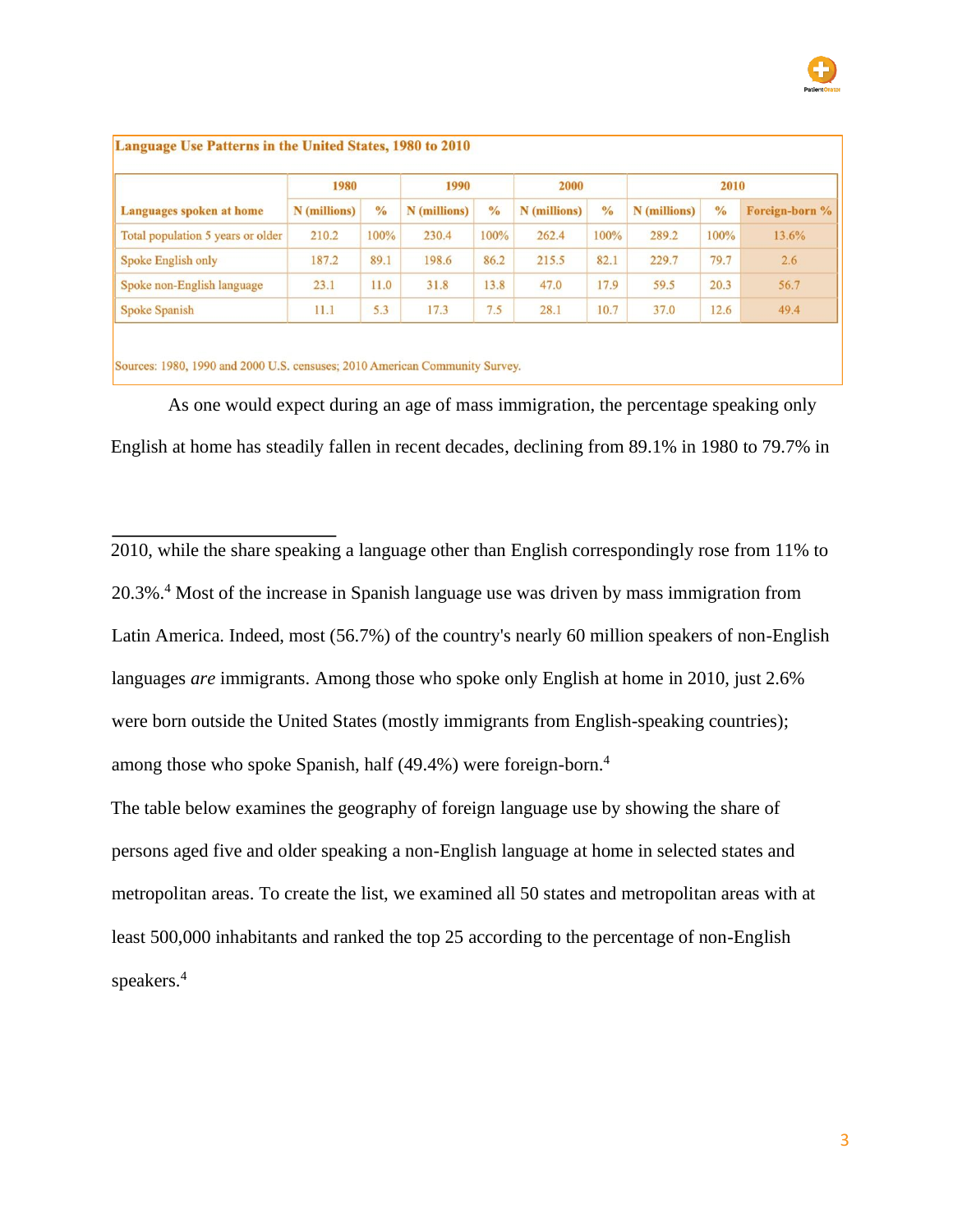|                             |               | (population 5 years or older) |                      |
|-----------------------------|---------------|-------------------------------|----------------------|
| <b>Top 25 States</b>        | $\frac{0}{6}$ | <b>Top 25 Metros</b>          | $\frac{1}{\sqrt{2}}$ |
| California                  | 43.4          | McAllen, TX                   | 85.4                 |
| <b>New Mexico</b>           | 36.1          | El Paso, TX                   | 74.7                 |
| Texas                       | 34.5          | Miami, FL                     | 73.0                 |
| New York                    | 29.6          | Jersey City, NJ               | 59.0                 |
| <b>New Jersey</b>           | 29.1          | Los Angeles, CA               | 56.8                 |
| Nevada                      | 28.8          | San Jose, CA                  | 50.8                 |
| Arizona                     | 27.0          | New York, NY                  | 46.3                 |
| Florida                     | 27.0          | <b>Orange County, CA</b>      | 44.8                 |
| Hawaii                      | 26.0          | Fresno, CA                    | 43.1                 |
| Illinois                    | 21.9          | San Francisco, CA             | 42.2                 |
| Massachusetts               | 21.5          | Bakersfield, CA               | 41.0                 |
| Rhode Island                | 21.0          | Riverside, CA                 | 40.5                 |
| Connecticut                 | 20.8          | Bergen-Passaic, NJ            | 40.5                 |
| Washington                  | 17.8          | San Antonio, TX               | 40.2                 |
| Colorado                    | 16.9          | Houston, TX                   | 38.8                 |
| Maryland                    | 16.4          | Oakland, CA                   | 38.8                 |
| Alaska                      | 16.0          | Ventura, CA                   | 37.4                 |
| Oregon                      | 14.5          | Fort Lauderdale, FL           | 37.1                 |
| Virginia                    | 14.4          | San Diego, CA                 | 36.9                 |
| Utah                        | 14.1          | Middlesex-Somerset, NJ        | 34.4                 |
| <b>District of Columbia</b> | 13.9          | Las Vegas, NV                 | 32.8                 |
| Georgia                     | 12.9          | Dallas, TX                    | 32.1                 |
| Delaware                    | 12.1          | Albuquerque, NM               | 31.3                 |
| Kansas                      | 10.6          | Vallejo-Faiifield-Napa, CA    | 30.9                 |
| <b>North Carolina</b>       | 10.6          | Chicago-Gary, IL              | 30.2                 |

#### states and metro areas, 2008-2010, in rank order



#### Source: American Community Survey (ACS), 2008-2010 merged files.

Language diversity, like immigration, is also chiefly a metropolitan phenomenon. Over 91% of the population of non-metropolitan areas in the U.S. speaks English only. The 25 metropolitan areas with the highest percentages of residents who speak a non-English language at home are confined entirely to the six gateway states.<sup>4</sup> Speaking a foreign tongue at home does not necessarily imply a lack of fluency in English, of course; but if the past is any guide to the future, the prospects for stable bilingualism in the United States are slim given the nation's wellestablished reputation as a graveyard for immigrant languages.<sup>4</sup> Among the nearly 60 million people who speak a foreign language at home, the table below takes up the issue of their English language proficiency by showing the percentage who reported speaking English only or very well, and the percentage speaking it not well or not at all.<sup>4</sup> The table shows percentages for non-Hispanic whites, non-Hispanic blacks, and major ethnic groups of Latin American and Asian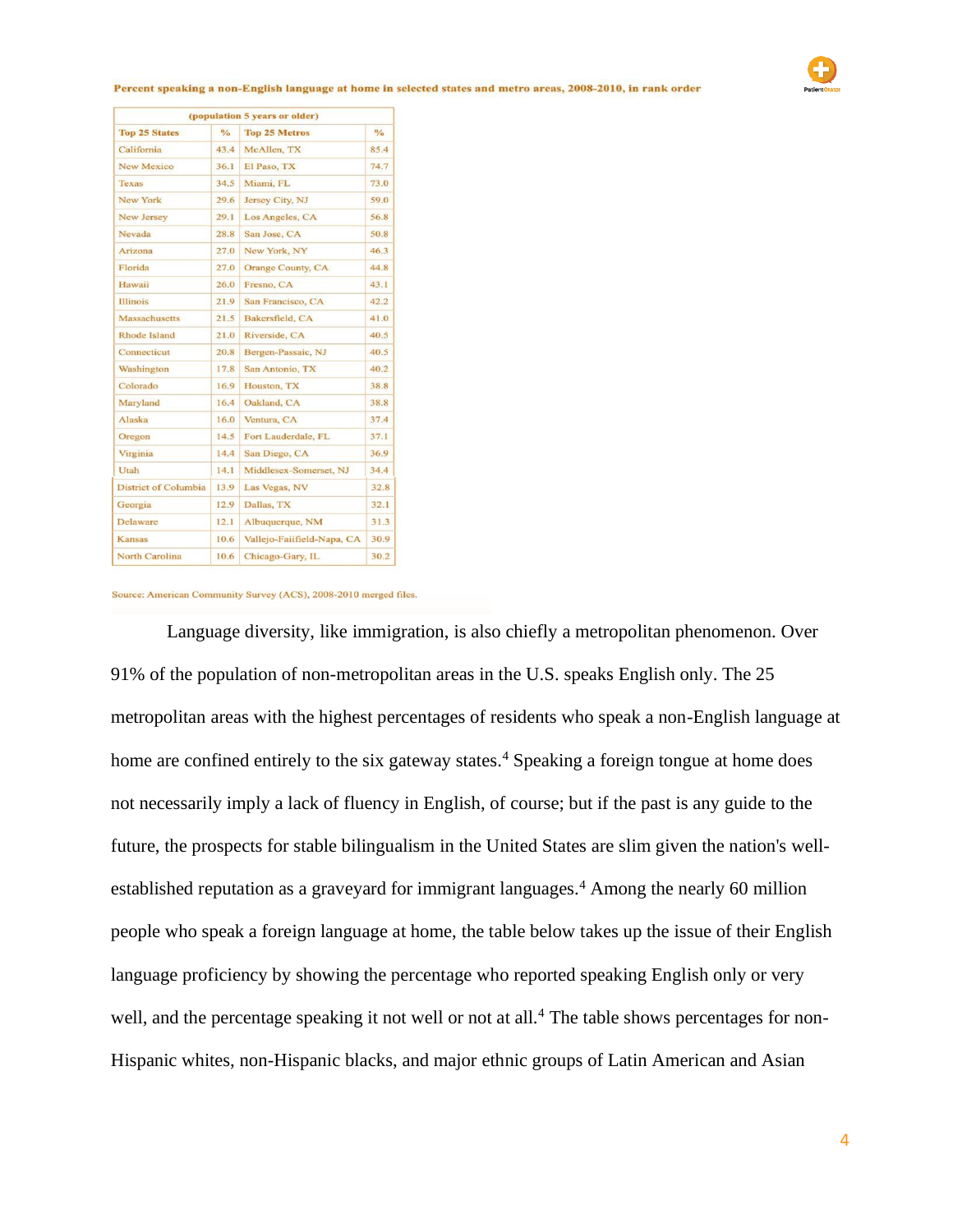|                                     | N           |                      |                | Speaks English- |           |                    |
|-------------------------------------|-------------|----------------------|----------------|-----------------|-----------|--------------------|
| Ethnic/pan-ethnic groups            |             | % of U.S. population | % foreign-born | only            | very well | not well or at all |
| White, non-Hispanic                 | 199,925,233 | 65.2                 | 3.8%           | 94.2%           | 4.1%      | 0.7%               |
| Black, non-Hispanic                 | 39,405,797  | 12.8                 | 7.7%           | 93.1%           | 4.6%      | 0.9%               |
| <b>Latin American origins:</b>      |             |                      |                |                 |           |                    |
| Mexican                             | 32,054,091  | 10.4                 | 36.2%          | 24.3%           | 38.8%     | 22.9%              |
| Puerto Rican (in mainland)          | 4,562,169   | 1.5                  | 1.1%           | 34.9%           | 46.5%     | 8.3%               |
| Cuban                               | 1,760,256   | 0.6                  | 58.9%          | 17.6%           | 41.4%     | 27.2%              |
| Dominican                           | 1,421,609   | 0.5                  | 57.1%          | 8.8%            | 45.6%     | 28.8%              |
| Salvadoran, Guatemalan              | 2,811,922   | 0.9                  | 65.5%          | 8.7%            | 34.3%     | 37.7%              |
| Colombian                           | 943,989     | 0.3                  | 65.8%          | 13.4%           | 45.3%     | 20.2%              |
| Peruvian, Ecuadorian                | 1,201,984   | 0.4                  | 66.7%          | 11.3%           | 41.9%     | 25.6%              |
| <b>Other Central/South American</b> | 2,169,199   | 0.7                  | 64.5%          | 15.9%           | 42.8%     | 23.4%              |
| <b>Asian origins:</b>               |             |                      |                |                 |           |                    |
| Chinese                             | 3,369,879   | 1.1                  | 69.0%          | 18.0%           | 36.4%     | 23.8%              |
| <b>Asian Indian</b>                 | 2,831,277   | 0.9                  | 72.6%          | 20.3%           | 57.7%     | 7.3%               |
| Filipino                            | 2,590,676   | 0.8                  | 66.0%          | 32.9%           | 45.0%     | 5.2%               |
| Vietnamese                          | 1,601,842   | 0.5                  | 68.0%          | 12.1%           | 34.8%     | 28.9%              |
| Korean                              | 1,492,080   | 0.5                  | 74.1%          | 21.8%           | 32.8%     | 22.5%              |
| Japanese                            | 816,299     | 0.3                  | 40.2%          | 55.6%           | 20.7%     | $9.0\%$            |
| Cambodian/Hmong/Laotian             | 734,354     | 0.2                  | 54.3%          | 14.7%           | 43.0%     | 22.1%              |
| <b>Other Asian</b>                  | 1,227,546   | 0.4                  | 59.1%          | 27.4%           | 41.6%     | 11.5%              |
| All other ethnic groups             | 5,818,232   | 1.9                  | 12.2%          | 65.3%           | 25.4%     | 3.7%               |
| <b>Total population</b>             | 306,738,434 | 100.0                | 12.8%          | 79.7%           | 11.6%     | 4.7%               |

#### Size, immigrant share, and English proficiency of U.S. ethnic groups, 2008-10

\*Asked of those speaking a language other than English at home (ages 5 and older). Source: American Community Survey (ACS), 2008-2010 merged files.

Three key determinants of English language fluency among the foreign-born (from non-English speaking countries) are age at arrival, years of education, and time in the United States. It is much easier for human beings to learn languages prior to adolescence, and education generally increases exposure to English as well as cognitive skills.<sup>4</sup>

### **An Introduction to Limited English Proficient (LEP) Patients:**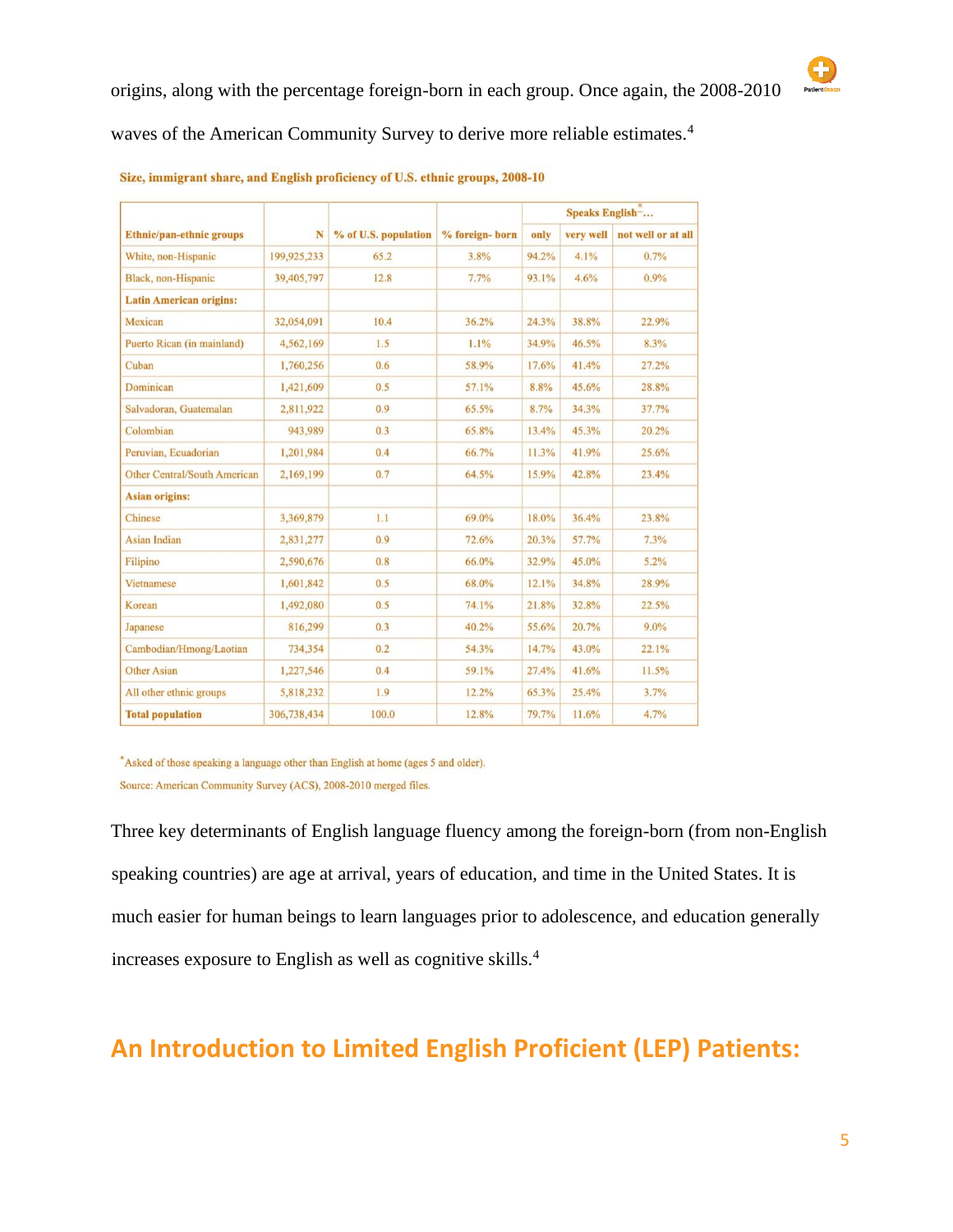

Limited English proficiency (LEP) is a term used to describe individuals who do not speak English as their primary language and who have a limited ability to read, speak, write, or understand English.<sup>2</sup> The United States is changing demographically. According to the most recent US Census, from 2010 to 2014, about 62 million people (born in the United States or another country) spoke a language other than English at home. About 41% of these individuals (25 million people) have LEP, defined in the census as individuals older than 5 years who speak English "less than very well." The Census Bureau projects a similar percentage into 2020.<sup>3</sup> Of course, not all patients who primarily speak non-English languages are foreign-born. Some of these patients may be US-born but live in relatively isolated ethnic enclaves.<sup>2</sup>

Immigrants and children of immigrants currently number approximately 60 million or a fifth of the U.S. population. They include an estimated 12 million unauthorized immigrants, mostly poor and poorly educated laborers. This human will eventually encounter the U.S. health system, leading to a clash whose multiple dimensions are poorly understood. Immigrants, the poor and unauthorized, are also mostly uninsured. When in need, their claims on the health system are based on their humanity rather than on their resources or entitlements. These claims precisely encounter the core dilemma of the system, facing a resolute barrier among medical institutions committed to the concept of health as a commodity.<sup>1</sup>

The surging immigrant population presents U.S. health institutions with a series of challenges. They can be summed up into a four-fold set of handicaps: lack of English fluency, different cultural definitions of illness and health, tenuous legal status and residential instability, and poverty and lack of insurance.<sup>1</sup> People with LEP can face daily challenges; however, one significant threat to wellbeing is access to health care. Research has identified that language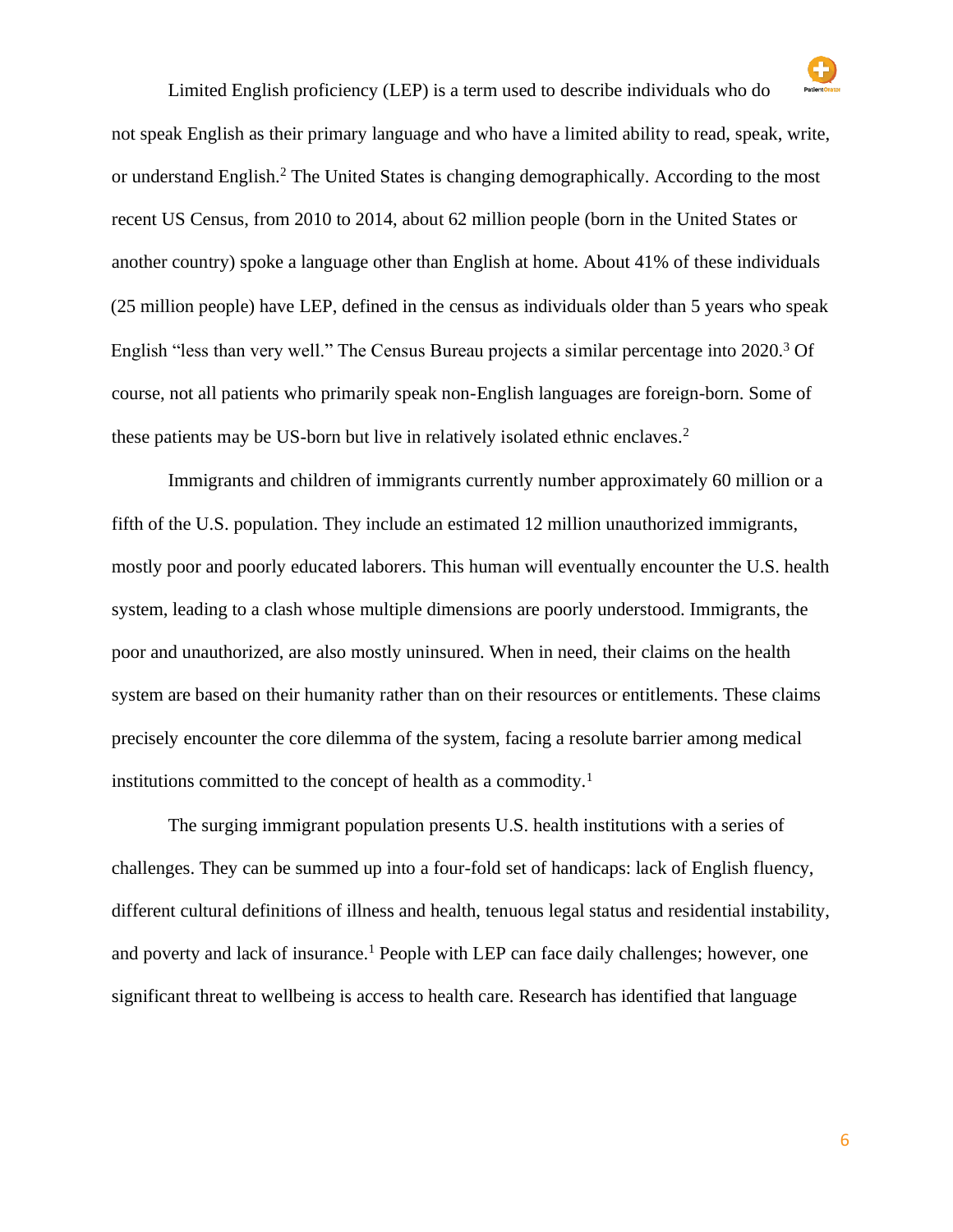

barriers in a health care setting can result in miscommunications between patients and health workers, which significantly increases the chances of serious medical events.<sup>5</sup> Professional

immigrants with high levels of human capital are much better able to overcome these constraints. They have both legal status and work-linked health insurance and are commonly fluent in English. Still, even among them, problems of linguistic and cultural translation are quite frequent. Professionals from non-English-speaking countries may have enough command of the language to meet their work obligations, but not to express their health needs. The latter may be defined quite differently, as when Korean and Chinese professionals complain of "lack of energy" to refer to physical ailments or sheer depression. Such discrepancies are commonly reported by U.S. physicians and administrators and have prompted some hospitals and clinics to hire "cultural mediators" to try to bridge the gap.<sup>1</sup>

The systemic need of the U.S. economy for low-wage labor migration has led to the arrival of such workers by the hundreds of thousands, leading to their growing impact on health institutions. The health system has been forced to come up with a new set of coping strategies given the increase of the immigrant population, its distinct health needs, and the potential public hazards posed by infectious diseases. By the same token, the clash between immigration and health institutions has brought into sharp relief the contradictions and limitations of the U.S. health system.<sup>1</sup> The table presented below describes the situation:<sup>1</sup>

<sup>5</sup> Cohen, A., Rivara, F., Marcuse, E., Mcphillips, H., & Davis, R. (2005). Are language barriers associated with serious medical events in hospitalized pediatric patients? Pediatrics, 116(3), 575-579.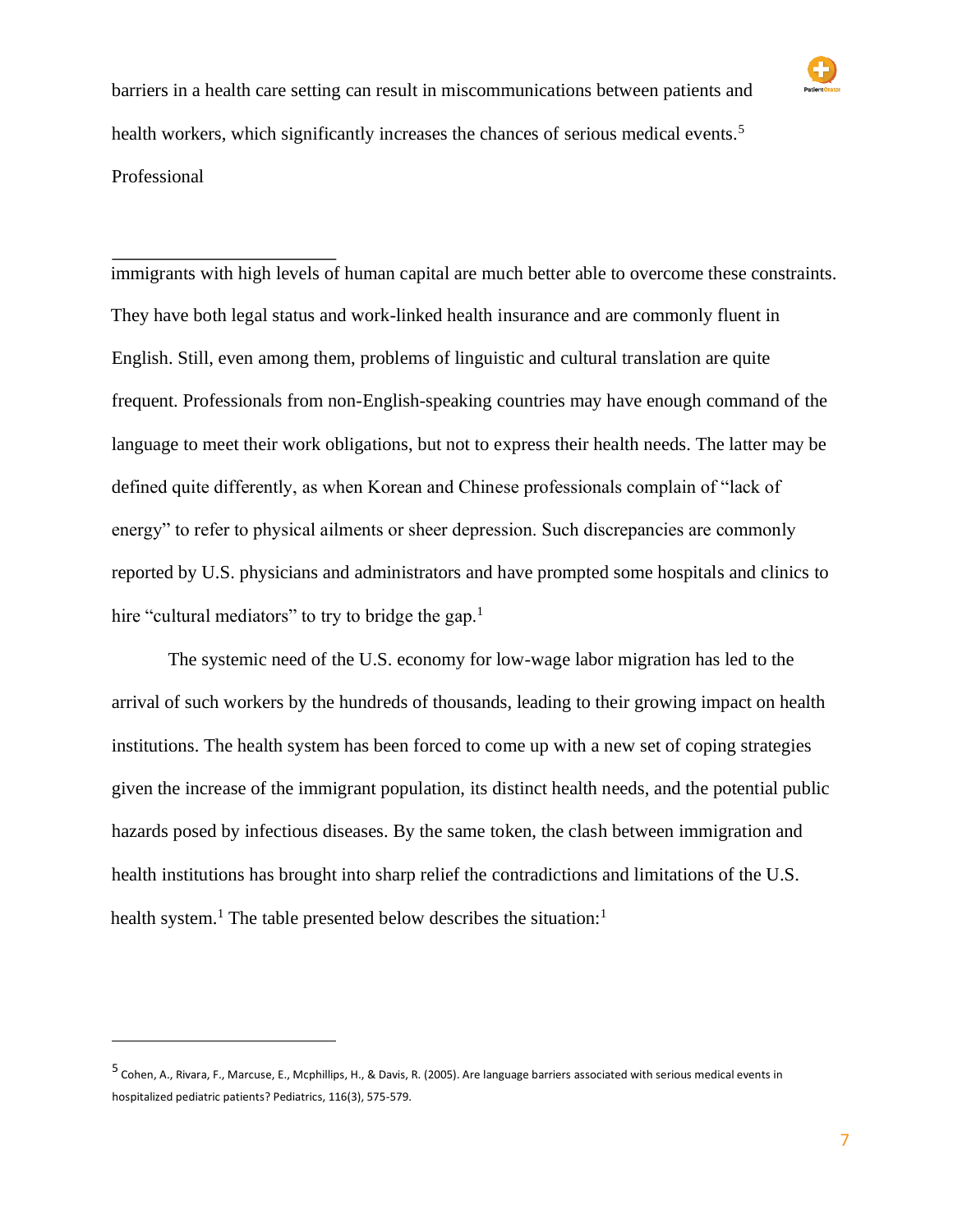Characteristics of the Low-Skill Immigrant Population of the United States and its Health Consequences

| <b>Unauthorized</b><br><b>Status</b>                                    | Low<br><b>Education</b>                                                          | <b>Poverty</b>                                        | <b>Numbers</b>                                                                      |
|-------------------------------------------------------------------------|----------------------------------------------------------------------------------|-------------------------------------------------------|-------------------------------------------------------------------------------------|
| Ineligibility for<br>federal<br>entitlements.                           | Folk beliefs and<br>practices.                                                   | Inability to meet<br>medical<br>co-payments.          | Significant increases<br>in the uninsured<br>population needing<br>care.            |
| Postponement of<br>help-seeking for<br>illness up to a<br>crisis point. | Inability to<br>understand and<br>read labels in<br>English.                     | Inability to meet<br>local residence<br>requirements. | Public health<br>hazards due to<br>potential spread of<br>infectious diseases.      |
| Erratic compliance<br>with medical<br>treatment and<br>prescriptions.   | Erratic compliance<br>with medical<br>instructions.                              | Erratic compliance<br>with medical<br>instructions.   | Growing pressure<br>on budgets and<br>facilities of clinics<br>caring for the poor. |
|                                                                         | Ignorance of modern Poor nutrition and<br>nutritional and<br>hygienic practices. | associated chronic<br>illnesses.                      |                                                                                     |

### **The American Healthcare System:**

The U.S. health system is dominated by an array of large institutions—public and private hospital systems—supplemented by thousands of clinics and hundreds of thousands of private practice health professionals. <sup>1</sup> These entitlements are anything but unqualified, and several requirements and barriers to care are confronted even by those covered. These constraints are linked to the fact that health insurance is also a market good and, hence, its quality is linked to its price, leading to different levels of access and care.<sup>1</sup> Those not entitled to work-related insurance or lacking membership in special categories of the population can purchase individual insurance policies, generally at a high cost. It is at this point that the definition of healthcare as a human right comes into play: as the uninsured and unable to pay cannot be left dying in the streets, a parallel safety net system has been constructed, by fits and starts, consisting of networks of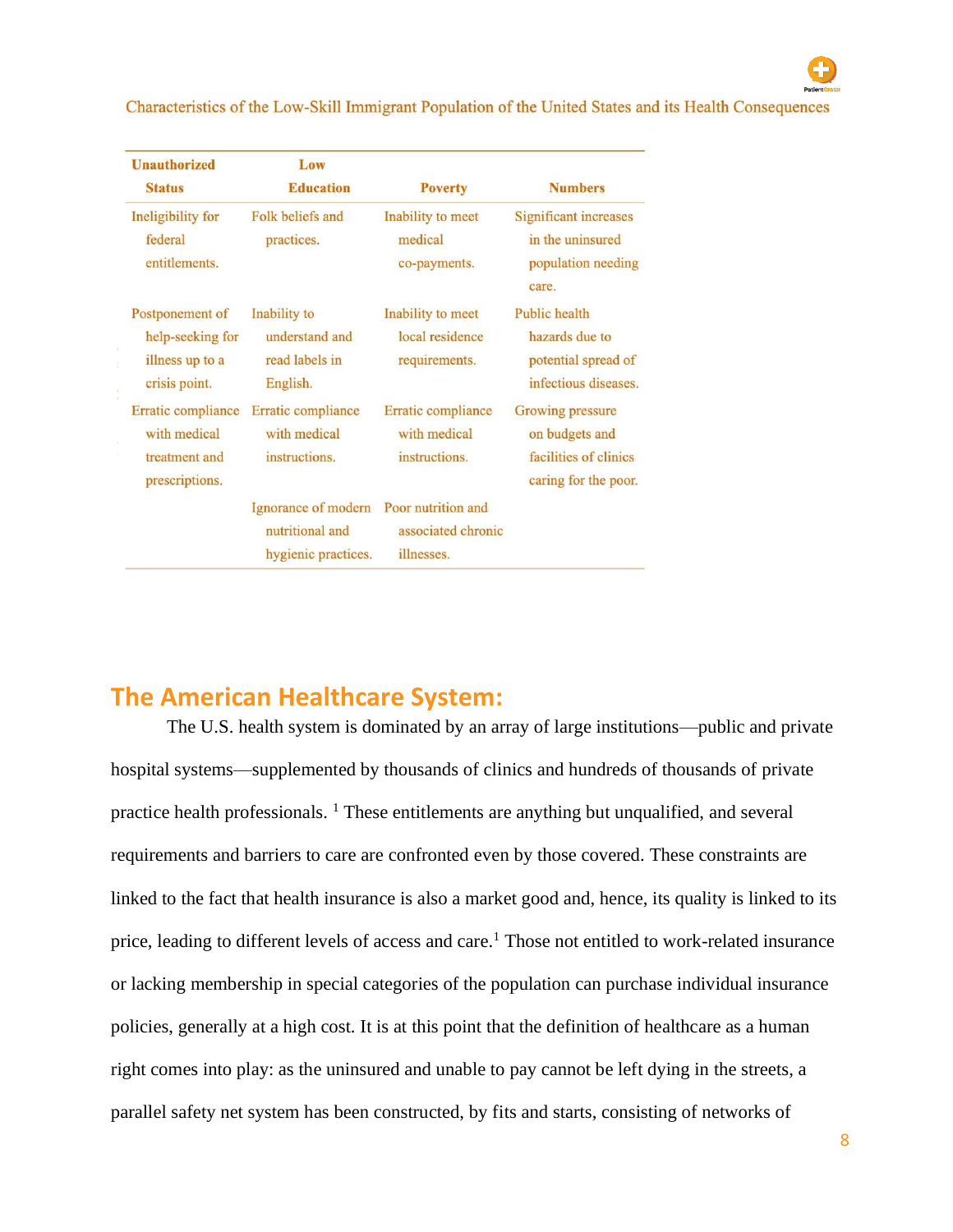

#### very poor. $1$

Eligibility must be documented and is checked carefully before access is granted to the various federal programs such as Medicare, Medicaid, or the network of Federally Qualified Health Clinics (FQHCs). Several states and counties have chosen to expand this safety net with programs that do not require proof of citizenship or legal permanent residence, but still, demand records documenting local residence and low or no income. Programs such as New Jersey's Charity Care or the Jackson System of satellite clinics in South Florida are examples. Persons unable to document local residence and indigence fall into the lowest tier of the safety net,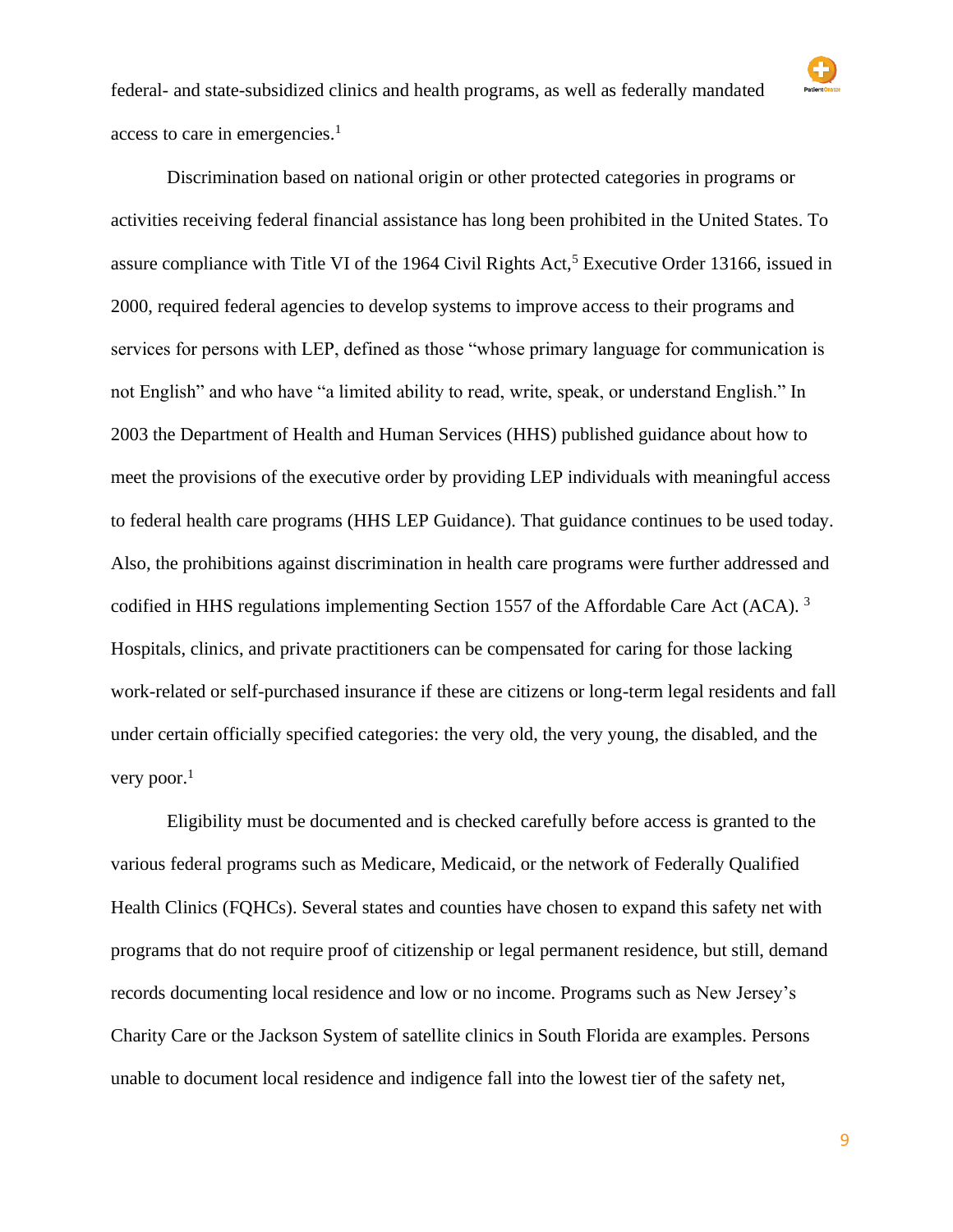consisting of an assortment of free clinics created by private philanthropy or hospital emergency rooms when extremely ill. By law, emergency rooms must provide care in these situations, although the quality of that care varies significantly—from simply "stabilizing" the patient and sending him or her away to granting access to inpatient hospital services. Emergency rooms bill for services and their charges can be economically ruinous, leading many poor patients to avoid them even when in need.<sup>1</sup> Determination of whether covered entities, including physicians and practices that receive federal financial assistance, have taken the required reasonable steps to provide meaningful access to LEP individuals must be made on a case-bycase basis. Factors that will be considered include the "nature and importance of the health program or activity and the particular communication at issue" and other relevant factors including whether the entity has "developed and implemented an effective written language access plan appropriate to its particular circumstances."<sup>3</sup>

The differences in access, quality, and promptness of services provided by the U.S. system is stark. An ocean separates the clean halls, prompt attention, and almost doting care received by properly insured or otherwise paying patients for whose favor's hospitals compete and those carrying a charity card or no card at all. For hospitalization or specialty care, poor patients—especially those outside federal or state programs—depend on the goodwill of individual professionals.<sup>1</sup>

## **How are Limited English Proficiency (LEP) Patients protected and provided?**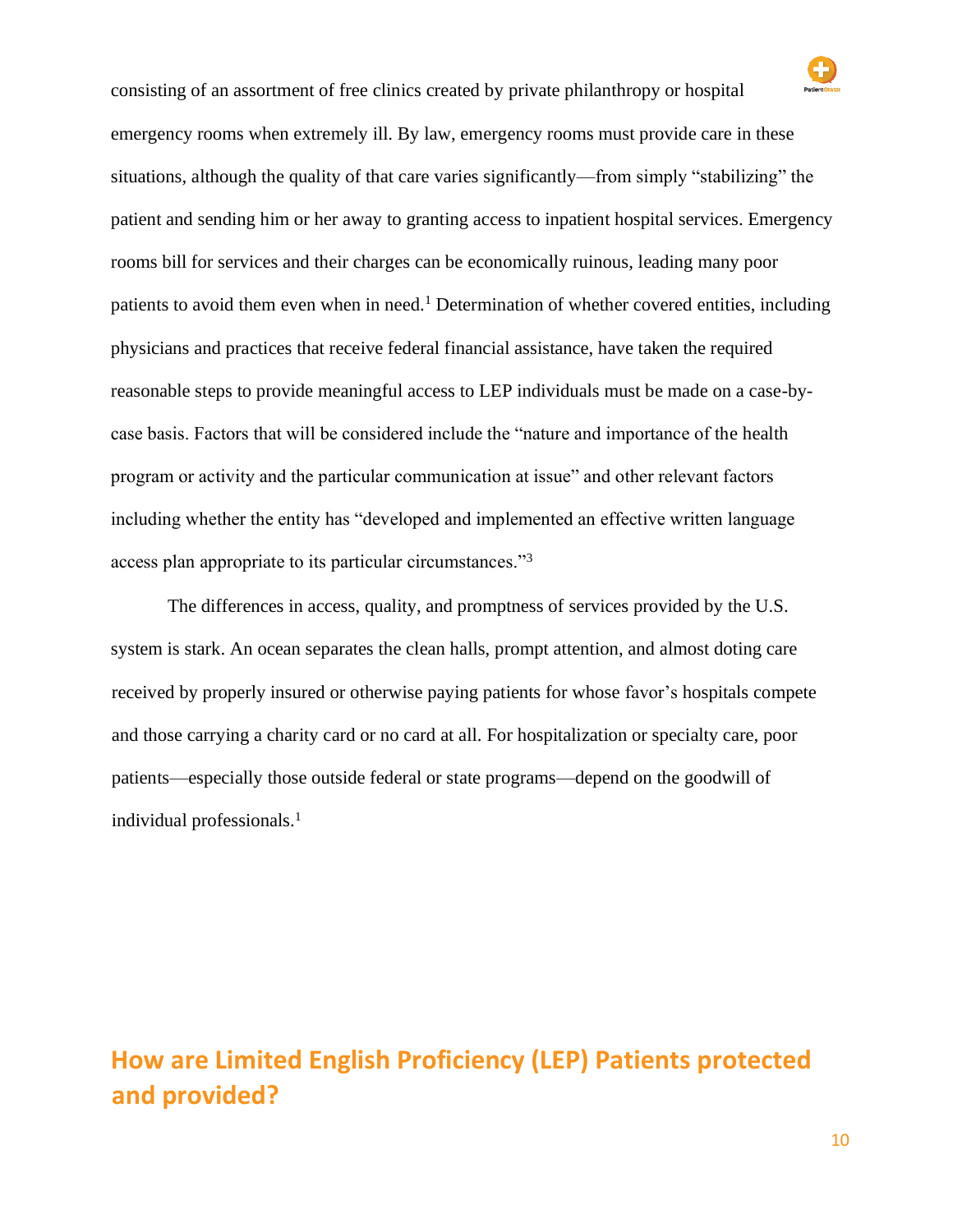

Several federal and state regulations are designed to protect LEP patients from

encountering healthcare barriers. All providers who receive federal funding must abide by Title VI of the Civil Rights Act of 1964, which prohibits discrimination based on of race, color, or national origin.<sup>25</sup> In 2000, President Bill Clinton issued Executive Order 13166, which reinforced the need for providers and hospitals that receive federal funding to render appropriate access and services to LEP patients.<sup>26</sup> Also, the *Standards for Culturally and Linguistically Appropriate Services* (CLAS)<sup>27</sup> were established in 2001 by the Department of Health and Human Services (HSS) Office of Minority Health.<sup>2</sup> These LEP-related standards include the following requirement:

"Health care organizations [that receive federal funding] must offer and provide language assistance services, including bilingual staff and interpreter services, at no cost to each patient/consumer with limited English proficiency at all points of contact, in a timely manner during all hours of operation."<sup>2</sup>

A major source of confusion for many physicians is whether this HHS guidance applies to them. To clarify, the HHS CLAS standards apply to any entity receiving funds from the HHS, including physicians who participate in Medicare Part A or federally funded clinical trials or who provide treatment to certain other patient categories. Physicians enrolled only in Medicare Part B and who do not otherwise receive federal funds are not subject to the HHS requirements.<sup>2</sup> Individual states vary in their quantity and scope of laws related to caring for LEP patients. All states have anti-discrimination laws that at least broadly encompass Title VI, Executive Order 13166, and the CLAS standards.<sup>6</sup> In New Jersey, mandatory cultural competency training, including content for treating LEP patients, is required for all physicians and podiatrists before relicensure. Curricular integration of cultural competency is required in all New Jersey medical

<sup>6</sup> Office of Minority Health, US Department of Health and Human Services. *National Standards for Culturally and Linguistically Appropriate Services in Health Care: Final Report*. Washington, DC: US Department of Health and Human Services; 200[1.](http://www.omhrc.gov/assets/pdf/checked/finalreport.pdf) [http://www.omhrc.gov/assets/pdf/checked/finalreport.pdf.](http://www.omhrc.gov/assets/pdf/checked/finalreport.pdf) Accessed March 05, 2021.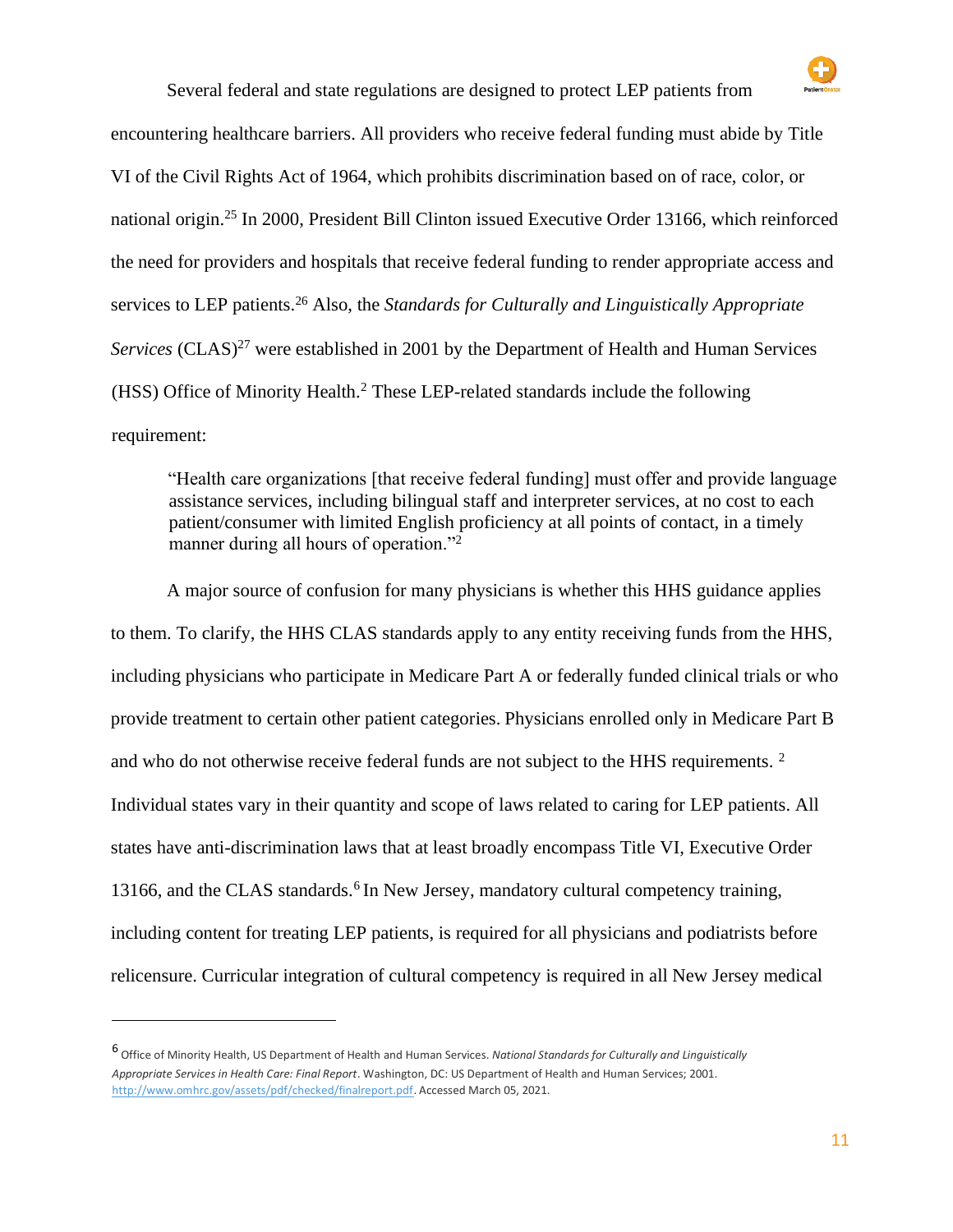

Many other states currently have legislation in various stages of development involving the integration of cultural competency and LEP proficiency training for healthcare providers.<sup>2</sup> These many efforts, however, have not been sufficient to resolve language barriers for LEP individuals. Awareness of language law among providers has not been associated with the use of professional interpreters by providers.<sup>6</sup> This finding suggests that providers may still not be aware of their legal obligations to offer language access services to their LEP patients. It may also indicate that providers continue to use untrained interpreters, such as patients' family members and friends. Although federal policy for the past 40 years has mandated that meaningful language access be provided to LEP patients, this requirement has resulted in less than favorable outcomes.<sup>7</sup>

### **Qualified Medical Interpreters:**

When entities are required to provide interpretation for LEP individuals, they must use the services of "qualified" medical interpreters. Unfortunately, when an interpreter appears in a clinic or hospital settings to assist during a clinician-patient encounter, most clinicians assume

the interpreter is qualified to interpret. But, that's not always the case.<sup>8</sup> A qualified interpreter for an individual with LEP is one who "(1) adheres to generally accepted interpreter ethics

<sup>7</sup> Grubbs V, Chen AH, Bindman AB, Vittinghodd E, Fernandez A. Effect of awareness of language law on language access in the health care setting. *J Gen Intern Med*. 2006;21:683-688. [http://www.ncbi.nlm.nih.gov/pmc/articles/PMC1924696/?tool=pubmed.](http://www.ncbi.nlm.nih.gov/pmc/articles/PMC1924696/?tool=pubmed) Accessed November 20, 2009.

<sup>8</sup> Flores G, Abreu M, Barone CP, Bachur R, Lin H. Errors of medical interpretation and their potential clinical consequences: a comparison of professional versus ad hoc versus no interpreters. *Ann Emerg Med*. 2012; 60:545–55.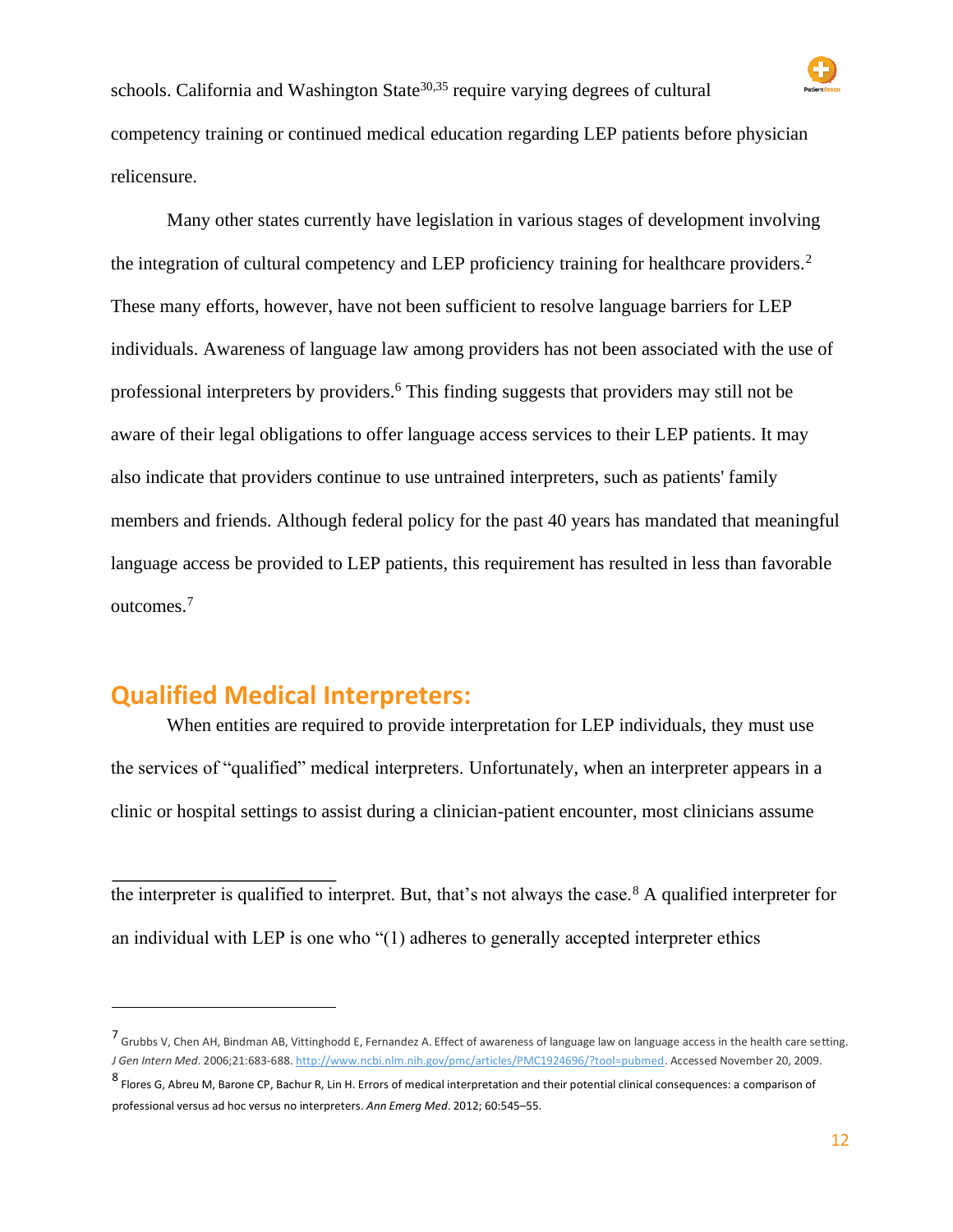principles, including client confidentiality; (2) has demonstrated proficiency in speaking and understanding both spoken English and at least one other spoken language; and (3) is able to interpret effectively, accurately, and impartially, both receptively and expressly, to and from such language(s) and English, using any necessary specialized vocabulary, terminology, and phraseology."<sup>9</sup> Federal regulations and guidance do not require interpreters to be licensed or certified. The use of certified interpreters is required in some states,<sup>10</sup> however, and HHS considers certification helpful to establish competency.<sup>11</sup>

Certified medical interpreters have a high level of fluency in 2 or more languages, have been trained in the ethics and role of a medical interpreter, study medical terminology, and can facilitate the flow of a patient-clinician medical visit—including making clinic visits shorter than when telephonic or uncertified in-person interpreters are used.<sup>12</sup> In contrast to "trained" interpreters, certified interpreters have participated in a formal medical interpreter education program and have passed written and oral examinations in medical interpreting. Just like medical professionals, they have a code of professional standards and ethics among which includes accuracy, confidentiality, and impartiality.<sup>3</sup> Currently there are only 2 national organizations in

<sup>9</sup> Nondiscrimination in Health Programs and Activities, Qualified interpreter for an individual with limited English proficiency. *81 Fed Reg at 31468; 45 CFR § 92.4*. Accessed Mar 2021

<sup>10</sup> Washington State Department of Social and Health Services, Financial Services Administration. *Language Testing and Certification Progra[m](https://www.dshs.wa.gov/fsa/language-testing-and-certification-program)*. <https://www.dshs.wa.gov/fsa/language-testing-and-certification-program> [Pu](https://www.dshs.wa.gov/fsa/language-testing-and-certification-program)blished 2017. Accessed Mar 2021.

 $11$  Guidance to Federal Financial Assistance Recipients, Selecting language assistance services, Considerations relating to competency of interpreters and translator[s.](https://www.gpo.gov/fdsys/pkg/FR-2003-08-08/pdf/03-20179.pdf) <https://www.gpo.gov/fdsys/pkg/FR-2003-08-08/pdf/03-20179.pdf> *[68](https://www.gpo.gov/fdsys/pkg/FR-2003-08-08/pdf/03-20179.pdf) Fed Reg at 47316*. Published Aug 8, 2003. Accessed Mar 2021.

<sup>12</sup> Fagan M, Diaz J, Reinert SE, Sciamanna CN, Fagan DM. Impact of interpretation method on clinic visit length. *J Gen Intern Med*. 2003;18:643–638.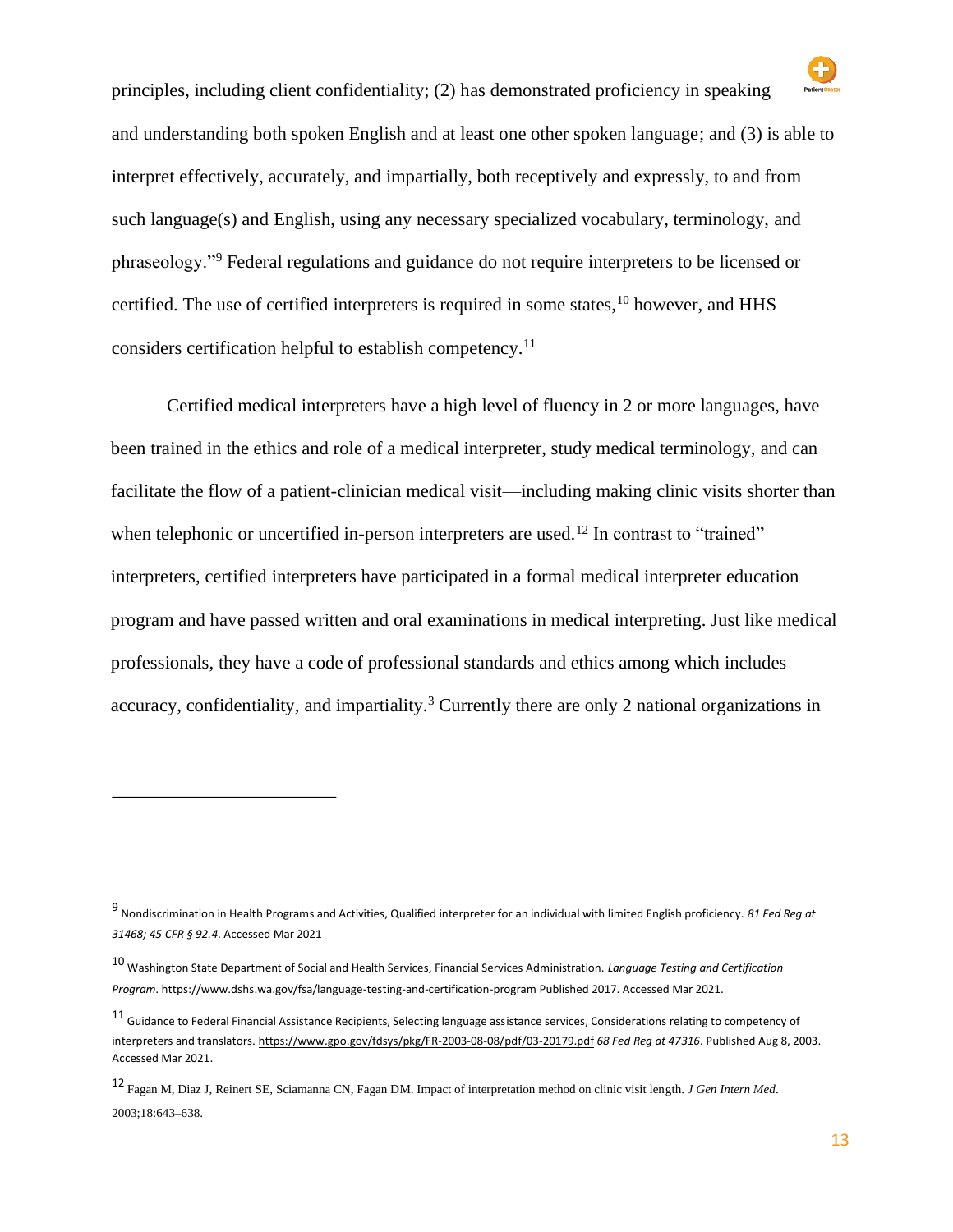

the United States that provide formal certification of medical interpreters: The National Board of Certification for Medical Interpreters<sup>13</sup> and the Certification Commission for Healthcare Interpreters.<sup>14</sup> Whenever possible, clinicians and health systems should seek to use the services of interpreters who are certified by these organizations.<sup>3</sup>

It is not appropriate to rely on health care staff to interpret unless they are "qualified bilingual/multilingual staff"—defined as individuals who meet the requirements listed in the table below.<sup>15</sup> Practices and health systems covered by the regulations cannot require patients to provide their interpreters.<sup>16</sup> The use of minor children accompanying a patient to serve as interpreters is also prohibited except in emergencies involving "an imminent threat to the safety or welfare" of the patient when no qualified interpreter is available.<sup>17</sup> Also, adults accompanying the patient cannot be used as interpreters absent emergency conditions or where the patient specifically requests that the accompanying individual interprets and "reliance on that adult for such assistance is appropriate under the circumstances."<sup>18</sup> Definition of a Qualified Interpreters<sup>9</sup>,<sup>15</sup>

<sup>13</sup> The National Board of Certification for Medical Interpreters. <http://www.certifiedmedicalinterpreters.org/> [Ac](http://www.certifiedmedicalinterpreters.org/)cessed Mar 2021.

<sup>14</sup> Certification Commission for Healthcare Interpreters. <http://www.cchicertification.org/> Accessed Mar 2021.

<sup>15</sup> Nondiscrimination in Health Programs and Activities, Qualified bilingual/multilingual staf[f.](https://www.federalregister.gov/documents/2016/05/18/2016-11458/nondiscrimination-in-health-programs-and-activities#page-31467) [https://www.federalregister.gov/documents/2016/05/18/2016-11458/nondiscrimination-in-health-programs-and-activities#page31467](https://www.federalregister.gov/documents/2016/05/18/2016-11458/nondiscrimination-in-health-programs-and-activities#page-31467) *[81](https://www.federalregister.gov/documents/2016/05/18/2016-11458/nondiscrimination-in-health-programs-and-activities#page-31467) Fed Reg at 31467, 31470; 45 CFR § 92.4*. Accessed Mar 2021.

<sup>16</sup> Nondiscrimination in Health Programs and Activities, Restricted use of certain persons to interpret or facilitate communication. [https://www.federalregister.gov/documents/2016/05/18/2016-11458/nondiscrimination-in-health-programs](https://www.federalregister.gov/documents/2016/05/18/2016-11458/nondiscrimination-in-health-programs-and-activities#page-31470)[andactivities#page-31470](https://www.federalregister.gov/documents/2016/05/18/2016-11458/nondiscrimination-in-health-programs-and-activities#page-31470) *81 Fed Reg at 31470; 45 CFR § 92.201(e)(1)*. Accessed Mar 2021.

<sup>17</sup> Nondiscrimination in Health Programs and Activities, Restricted use of certain persons to interpret or facilitate communication. [https://www.federalregister.gov/documents/2016/05/18/2016-11458/nondiscrimination-in-health-programs](https://www.federalregister.gov/documents/2016/05/18/2016-11458/nondiscrimination-in-health-programs-and-activities#page-31470)[andactivities#page-31470](https://www.federalregister.gov/documents/2016/05/18/2016-11458/nondiscrimination-in-health-programs-and-activities#page-31470) *[81](https://www.federalregister.gov/documents/2016/05/18/2016-11458/nondiscrimination-in-health-programs-and-activities#page-31470) Fed Reg at 31470; 45 CFR § 92.201(e)(3)*. Accessed Mar 2021.

<sup>18</sup> Nondiscrimination in Health Programs and Activities, Restricted use of certain persons to interpret or facilitate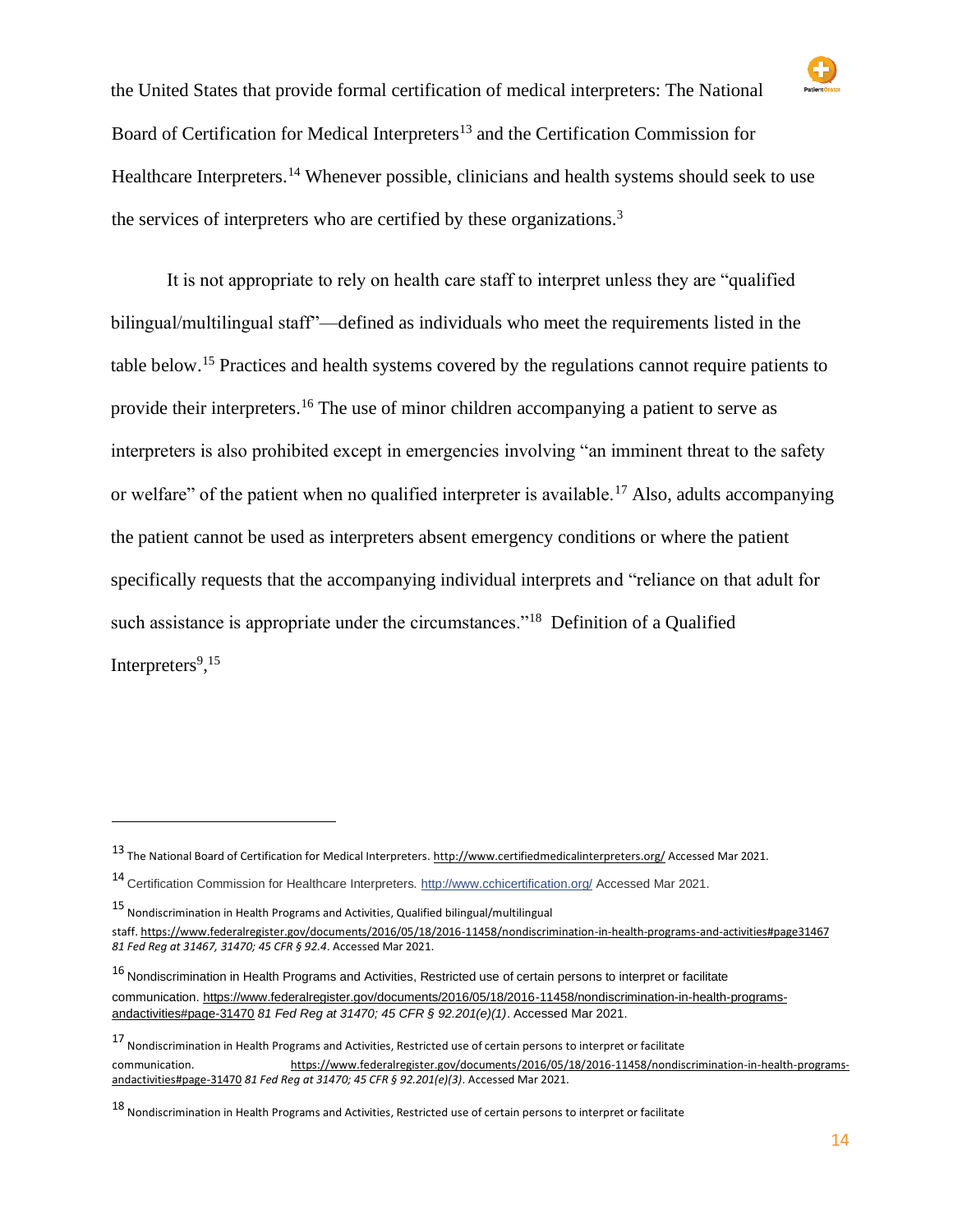| Qualified Interpreter for an Individual With Limited English<br><b>Proficiency</b> | <b>Qualified Bilingual/Multilingual Staff</b>                                             |
|------------------------------------------------------------------------------------|-------------------------------------------------------------------------------------------|
| An individual who, via a remote interpreting service or on-site presence:          | A member of a covered entity's workforce who is designated by the covered entity to       |
| Adheres to generally accepted interpreter ethics principles, including             | provide oral language assistance as part of the individual's current, assigned job        |
| client confidentiality                                                             | responsibilities and who has demonstrated to the covered entity that he or she:           |
| Has demonstrated proficiency in speaking and understanding both                    | Is proficient in speaking and understanding both spoken English and at least one other    |
| spoken English and at least one other spoken language                              | spoken language, including any necessary specialized vocabulary, terminology, and         |
| Is able to interpret effectively, accurately, and impartially, both                | phraseology                                                                               |
| receptively and expressly, to and from such language(s) and English,               | Is able to effectively, accurately, and impartially communicate directly with individuals |
| using any necessary specialized vocabulary and phraseology                         | with limited English proficiency in their primary languages                               |

Finally, covered entities are also required to post notices of nondiscrimination and include "taglines" in the appropriate languages on specified documents and signs that alert individuals with LEP to the availability of language assistance services.<sup>19</sup> Examples of a sample notice of nondiscrimination and taglines in over 60 languages are available free on the HHS website.<sup>20</sup>

### **Different Options for LEP patients and their costs:**

Physicians in small practices often cite cost as a barrier to using trained interpreters<sup>21</sup> and indeed, costs can be considerable—though they vary from state to state.<sup>22</sup>,<sup>23</sup> They also vary depending on whether a practice uses in-person face-to-face interpreters, telephonic interpreters,

communication. [https://www.federalregister.gov/documents/2016/05/18/2016-11458/nondiscrimination-in-health-programs](https://www.federalregister.gov/documents/2016/05/18/2016-11458/nondiscrimination-in-health-programs-and-activities#page-31470)[andactivities#page-31470](https://www.federalregister.gov/documents/2016/05/18/2016-11458/nondiscrimination-in-health-programs-and-activities#page-31470) *[81](https://www.federalregister.gov/documents/2016/05/18/2016-11458/nondiscrimination-in-health-programs-and-activities#page-31470) Fed. Reg. at 31470; 45 CFR § 92.201(e)(2)*. Accessed Mar 2021.

<sup>19</sup> Nondiscrimination in Health Programs and Activities, Notice requiremen[t.](https://www.federalregister.gov/documents/2016/05/18/2016-11458/nondiscrimination-in-health-programs-and-activities#page-31469) [https://www.federalregister.gov/documents/2016/05/18/201611458/nondiscrimination-in-health-programs-and-activities#page-31469](https://www.federalregister.gov/documents/2016/05/18/2016-11458/nondiscrimination-in-health-programs-and-activities#page-31469) *[81](https://www.federalregister.gov/documents/2016/05/18/2016-11458/nondiscrimination-in-health-programs-and-activities#page-31469) Fed Reg at 31469; 45 CFR § 92.8*. Accessed Mar 2021.

<sup>20</sup> US Department of Health and Human Services. *Translated Resources for Covered Entitie[s](https://www.hhs.gov/civil-rights/for-individuals/section-1557/translated-resources/index.html?language=es)*. [https://www.hhs.gov/civil](https://www.hhs.gov/civil-rights/for-individuals/section-1557/translated-resources/index.html?language=es)[rights/forindividuals/section-1557/translated-resources/index.html?language=es](https://www.hhs.gov/civil-rights/for-individuals/section-1557/translated-resources/index.html?language=es) [Ac](https://www.hhs.gov/civil-rights/for-individuals/section-1557/translated-resources/index.html?language=es)cessed Mar 2021.

 $21$  Caring for patients with limited English proficiency: the perspectives of small group practitioners. *Gadon M, Balch GI, Jacobs EA J Gen Intern Med. 2007 Nov; 22 Suppl 2():341-6.* 

<sup>22</sup> National Center for State Courts. *Language Access Programs by State*[.](http://www.ncsc.org/Services-and-Experts/Areas-of-expertise/Language-access/Resources-for-Program-Managers/LAP-Map/Map.aspx) [http://www.ncsc.org/Services-and-Experts/Areas-ofexpertise/Language](http://www.ncsc.org/Services-and-Experts/Areas-of-expertise/Language-access/Resources-for-Program-Managers/LAP-Map/Map.aspx)[access/Resources-for-Program-Managers/LAP-Map/Map.aspx](http://www.ncsc.org/Services-and-Experts/Areas-of-expertise/Language-access/Resources-for-Program-Managers/LAP-Map/Map.aspx) [Ac](http://www.ncsc.org/Services-and-Experts/Areas-of-expertise/Language-access/Resources-for-Program-Managers/LAP-Map/Map.aspx)cessed Mar 2021.

<sup>23</sup> American Medical News. *Picking your best option for patient interpretation services*. Published Aug 5, 2013. Accessed Mar 2021.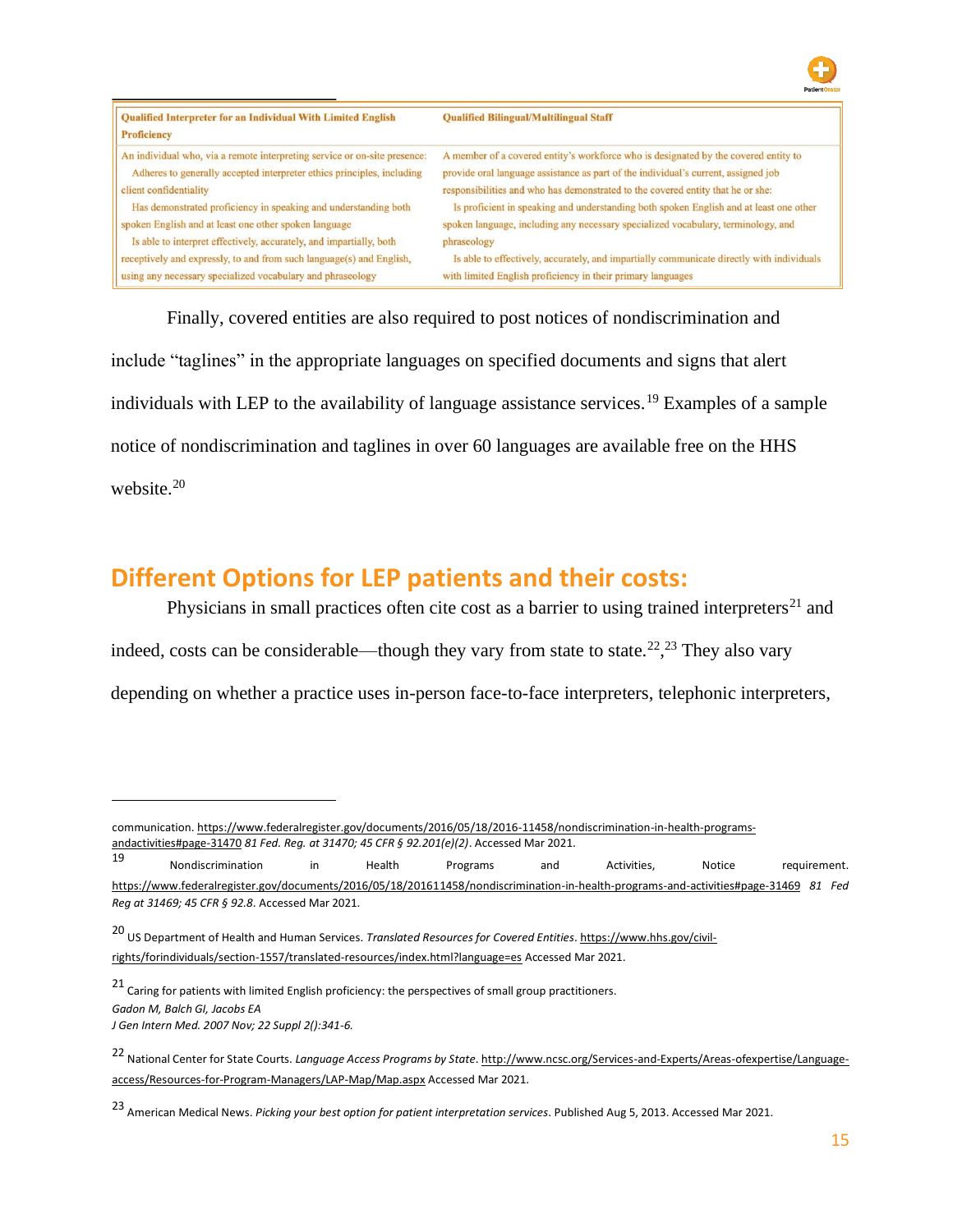**In-Person Interpreters**: If using a face-to-face interpreter provided through a language translation service, costs are generally in the range of \$45–\$150 per hour, often with a minimum

time requirement (e.g., 2-hour minimum).<sup>23</sup> Costs can vary, however, depending on the language involved. For example, in an area where many Spanish-language interpreters are available, the cost is often lower than in areas where few are available. The costs for an interpreter of languages that are rarely spoken, in contrast, can be more. Costs for an independent interpreter who is not affiliated with a language service provider can also be more.<sup>3</sup>

**Telephonic Interpreters**: Many medical providers use telephonic language services to provide immediate language assistance, and this approach costs less than face-to-face interpreters. Telephonic interpreters are paid by the minute, but there can be a set-up charge along with volume minimums or monthly minimums that vary between services. A typical cost is in the range of \$1.25–\$3.00 per minute,<sup>23</sup> varying between companies and varying with the time of day and language.<sup>3</sup>

While telephonic interpreting is convenient, less costly, and in some situations the only available option (particularly in practices with patients speaking multiple languages), it can sometimes be suboptimal.<sup>24</sup> Problems cited with telephonic interpretation include inadequate clarity of sound, the inability of the interpreter to respond to visual cues from the patient and clinician, and cultural barriers in which some patients are not comfortable speaking with an unknown

<sup>24</sup> Lost in Translation.

*Rush R N Engl J Med. 2016 Feb 4; 374(5):407-9.*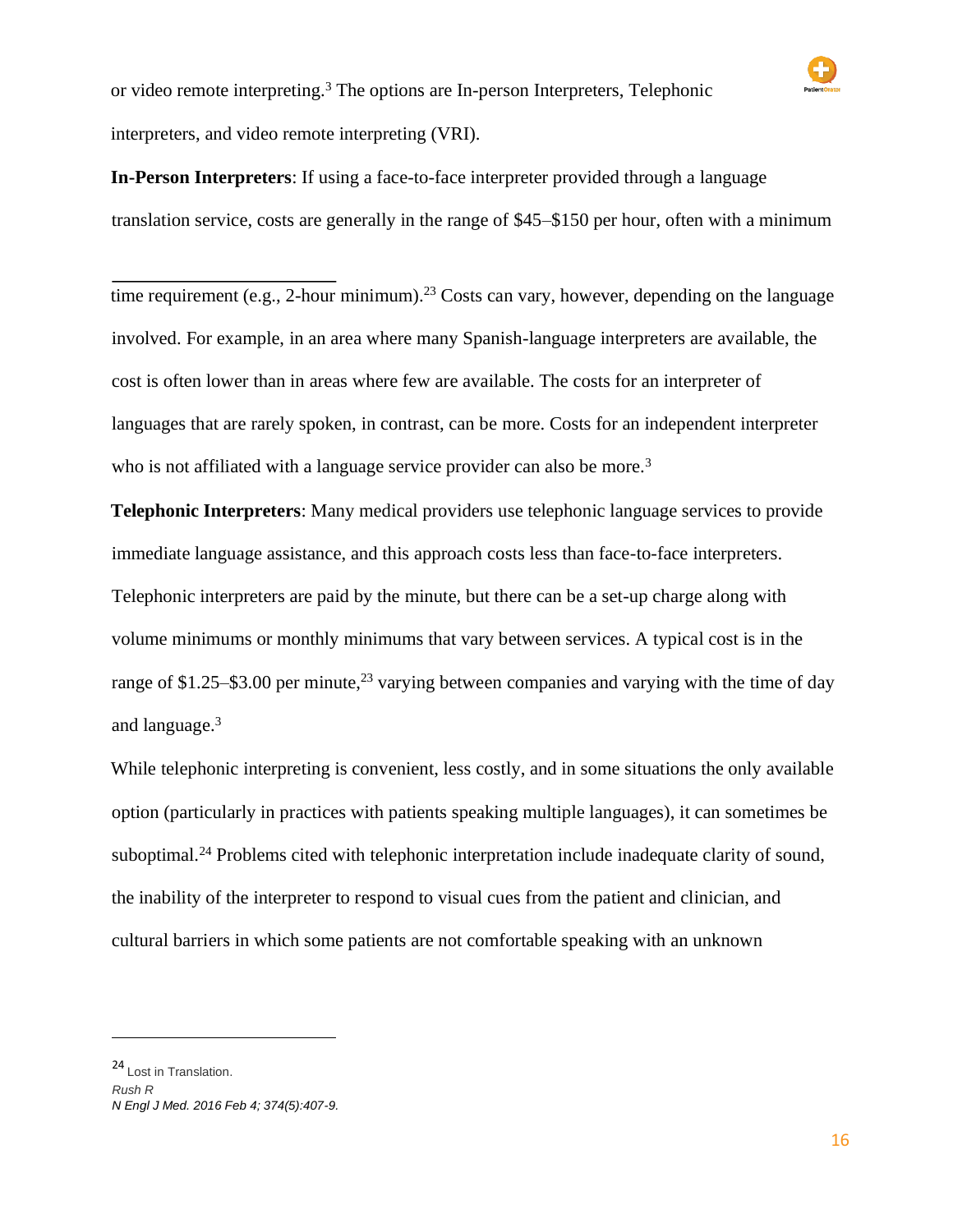

voice.<sup>25</sup>,<sup>26</sup> A face-to-face interpreter, rather than telephonic interpreting, is particularly important in mental health settings, for communicating with patients who are hard-of-hearing, for patient education that includes visual components, and when communicating with children.<sup>27</sup>

**Video Remote Interpreting**: Video remote interpreting (VRI) is a video telecommunication service that uses devices such as web cameras or videophones to provide language services via a remote/off-site interpreter. Video remote interpreting has long been used for sign language interpreter services. Like telephonic interpreters, VRI can be used when qualified or certified interpreters are not available for face-to-face interpretation. The Department of Health and Human Services has developed standards for use of VRI that are listed in the table below.<sup>28</sup>

Health and Human Services' Standards for Video Remote Interpreting

Video remote interpreting (VRI) shall be provided with a qualified interpreter for an individual with limited English proficiency. When using VRI, the health program or activity shall provide: Real-time, full-motion video and audio over a dedicated high-speed, wide-bandwidth video connection or wireless connection that delivers high-quality video images that do not produce lags, choppy, blurry, or grainy images, or irregular pauses in communication A sharply delineated image that is large enough to display the interpreter's face and the participating patient's face regardless of the patient's body position A clear, audible transmission of voices A clear, authority and substantial of volces<br>Adequate training to users of the technology and other involved individuals so that they can quickly and efficiently set up and operate the video remote interpreting  $\frac{44}{3}$ 

Costs of VRI involve expenses for equipment and for the interpreter service. Costs for equipment can vary widely, depending on whether a practice simply uses a laptop or desktop computer or a more sophisticated setup using cameras, speakers, and microphones. Commonly cited costs for

<sup>25</sup> Saint-Louis L, Friedman E, Chiasson E, Quessa A, Novaes F. *Testing New Technologies in Medical Interpreting*. Somerville, MA: Cambridge Health Alliance; 2003. <http://www.challiance.org/Resource.ashx?sn=CommunityAffairstnthndbk> [Ac](http://www.challiance.org/Resource.ashx?sn=CommunityAffairstnthndbk)cessed Mar 2021.

<sup>26</sup> National Association of Judiciary Interpreters and Translators. *NAJIT Position Paper: Telephone Interpreting in Legal Setting[s](https://najit.org/wp-content/uploads/2016/09/Telephone-Interpreting-1.pdf)*[.](https://najit.org/wp-content/uploads/2016/09/Telephone-Interpreting-1.pdf) <https://najit.org/wp-content/uploads/2016/09/Telephone-Interpreting-1.pdf> Published Feb 27, 2009. Mar 2021.

<sup>27</sup> Kelly N. Telephone interpreting in health care settings: some commonly asked questions. *American Translators Association Chronicle*[.](http://www.atanet.org/chronicle/feature_article_june2007.php) [http://www.atanet.org/chronicle/feature\\_article\\_june2007.php](http://www.atanet.org/chronicle/feature_article_june2007.php) Published Jun 2007. Accessed Mar 2021.

<sup>28</sup> Nondiscrimination in Health Programs and Activities, Video remote interpreting

services. [https://www.federalregister.gov/documents/2016/05/18/2016-11458/nondiscrimination-in-health-programs-and-activities#page31470](https://www.federalregister.gov/documents/2016/05/18/2016-11458/nondiscrimination-in-health-programs-and-activities#page-31470) *[81](https://www.federalregister.gov/documents/2016/05/18/2016-11458/nondiscrimination-in-health-programs-and-activities#page-31470) Fed Reg at 31470-31471; 45 CFR § 92.201(f)*. Accessed Mar 2021.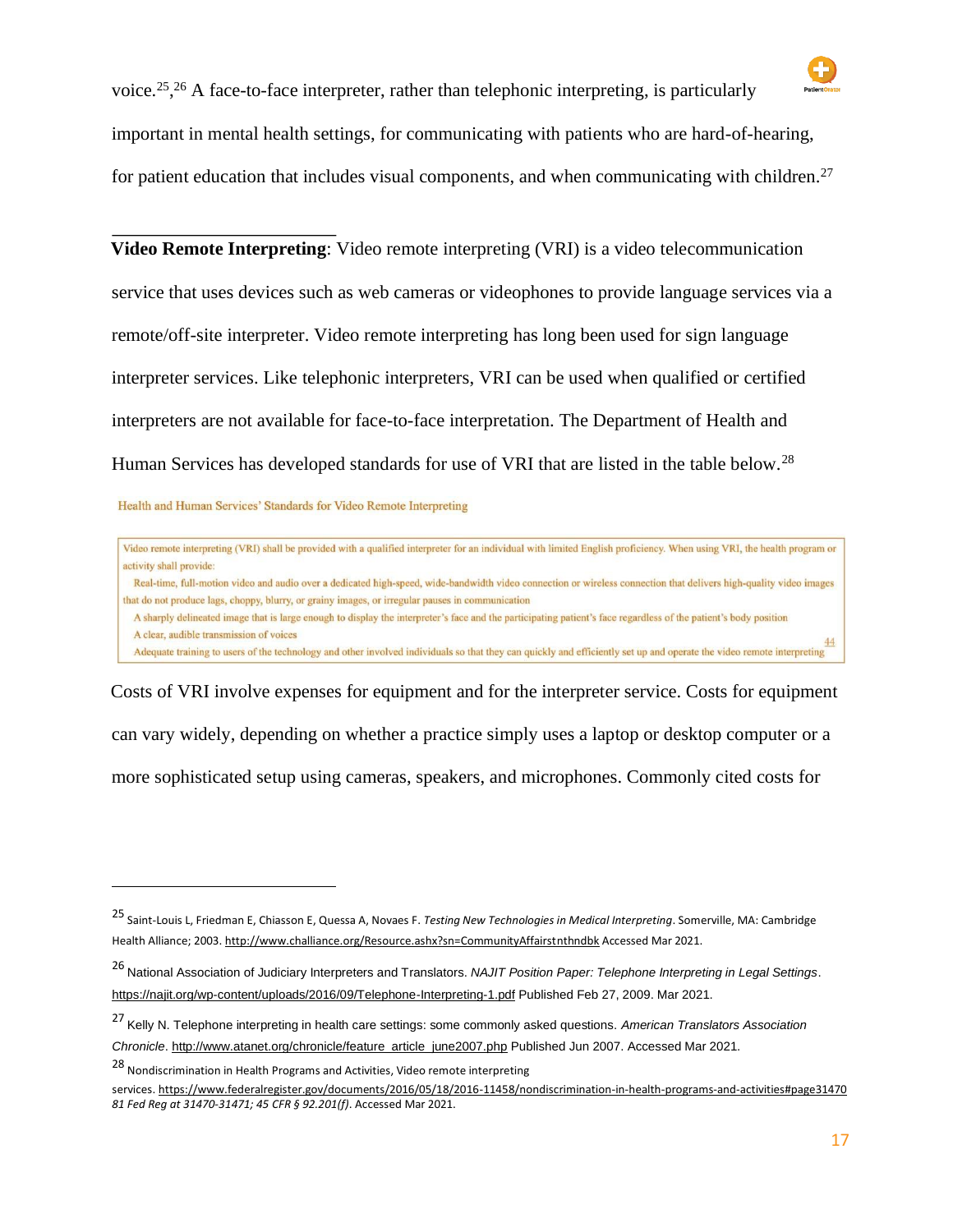

VRI interpreter services can range from as little as \$1.95 per minute to as much as \$3.49 per minute, sometimes with a minimum number of minutes (e.g., 15 minutes) per session.<sup>29</sup>,<sup>30</sup> The Cost:

In some cases, the cost of interpreter services will be reimbursed or covered by a patient's federally funded medical insurance. Medicaid and CHIP programs in at least 14 states and the

District of Columbia will reimburse providers or language service agencies for the cost of interpreter services involved in a covered patient's care.  $31,32$ 

In those states cost should not be an obstacle to clinicians providing interpreters for Medicaid and CHIP patients, though clinicians in some states must cover the upfront costs and then seek reimbursement from the state program. Using billing code T-1013 along with the CPT code that is appropriate for the clinical encounter is one option for claiming reimbursement for these services.<sup>33</sup> Although not specifically required to do so, states are also permitted to "claim" federal matching funds for the costs of…. oral interpretation as administrative expenses or as a medical assistance-related expense."<sup>31</sup>

<sup>33</sup> Medicaid Administrative Claiming. Translation and interpretation services. *Medicaid.go[v](https://www.medicaid.gov/medicaid/financing-and-reimbursement/admin-claiming/translation/index.html)*[.](https://www.medicaid.gov/medicaid/financing-and-reimbursement/admin-claiming/translation/index.html)

[https://www.medicaid.gov/medicaid/financing-and-](https://www.medicaid.gov/medicaid/financing-and-reimbursement/admin-claiming/translation/index.html)

<sup>29</sup> Interpreters Unlimited. *Video remote interpreting rate[s](http://inter-pretersunlimited.com/pricing/video-remote-interpretation/)*. <http://inter-pretersunlimited.com/pricing/video-remote-interpretation/> [Ac](http://inter-pretersunlimited.com/pricing/video-remote-interpretation/)cessed Mar 2021.

<sup>30</sup> Interpreters Unlimited. *Video remote interpreting rate[s](http://inter-pretersunlimited.com/pricing/video-remote-interpretation/)*. <http://inter-pretersunlimited.com/pricing/video-remote-interpretation/> [Ac](http://inter-pretersunlimited.com/pricing/video-remote-interpretation/)cessed Mar 2021.

<sup>31</sup> Department of Health and Human Services. *Increased federal matching funds for translation and interpretation services under Medicaid and CHI[P](https://www.medicaid.gov/federal-policy-guidance/downloads/sho10007.pdf)*[.](https://www.medicaid.gov/federal-policy-guidance/downloads/sho10007.pdf) <https://www.medicaid.gov/federal-policy-guidance/downloads/sho10007.pdf> [Pu](https://www.medicaid.gov/federal-policy-guidance/downloads/sho10007.pdf)blished Jul 1, 2010. Accessed Mar 2021.

<sup>32</sup> How can states get Federal funds to help pay for language services for Medicaid and CHIP enrollees (Revised January 2010)? *National Health Law Progra[m](http://www.healthlaw.org/component/jsfsub-mit/showAttachment?tmpl=raw&id=00Pd0000006EH2XEAW)*. <http://www.healthlaw.org/component/jsfsub-mit/showAttachment?tmpl=raw&id=00Pd0000006EH2XEAW> [Pu](http://www.healthlaw.org/component/jsfsub-mit/showAttachment?tmpl=raw&id=00Pd0000006EH2XEAW)blished 2010. Accessed Mar 2021.

[reimbursement/adminclaiming/translation/index.html](https://www.medicaid.gov/medicaid/financing-and-reimbursement/admin-claiming/translation/index.html) Accessed Mar 2021.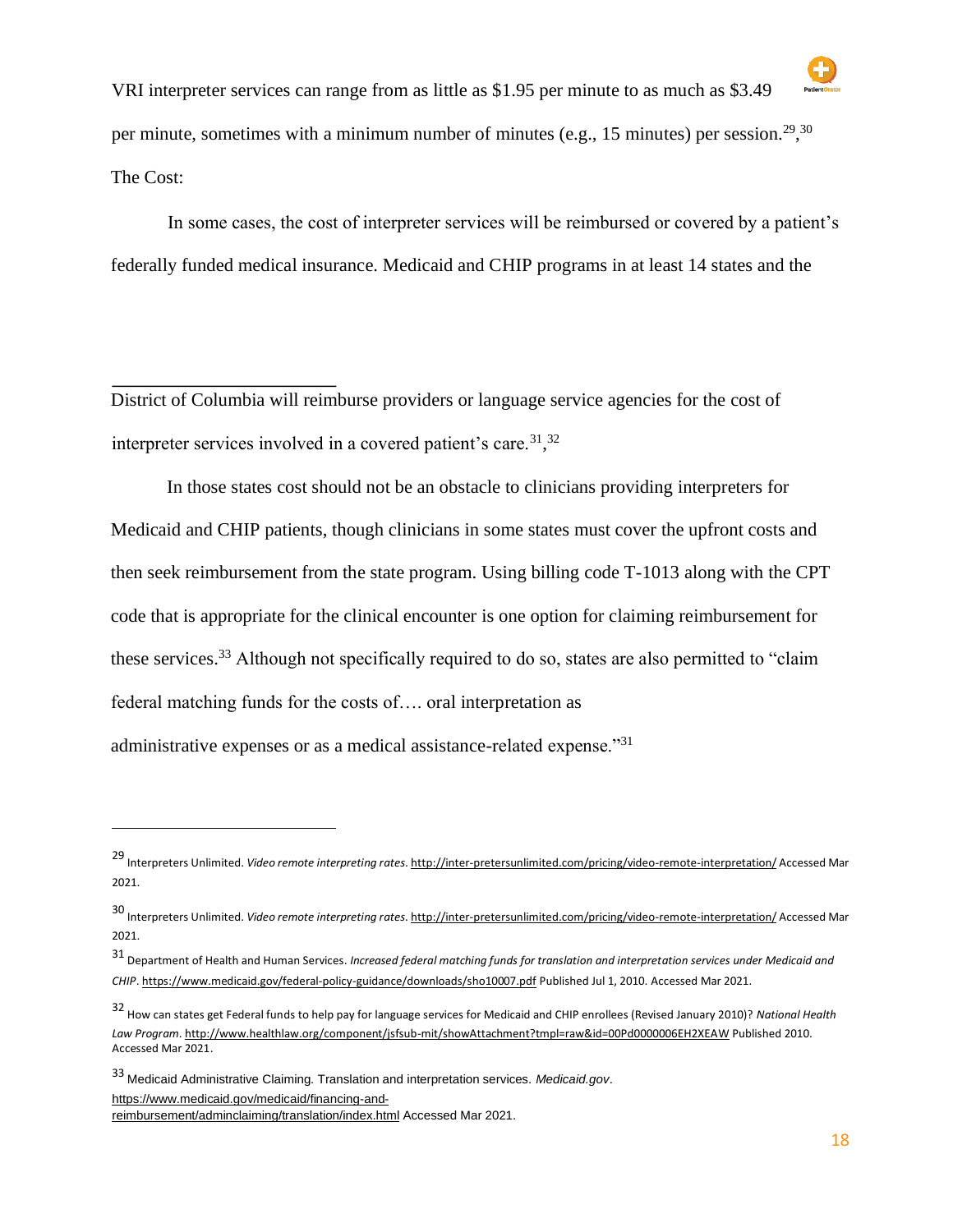States in Which Medicaid/CHIP Programs Will Reimburse Health Care or Language Service Providers for the Cost of Interpreter Service

| <b>District of Columb</b> |  |
|---------------------------|--|
| Hawaii                    |  |
| Iowa                      |  |
| Idaho                     |  |
| Kansas                    |  |
| Maine                     |  |
| Minnesota                 |  |
| Montana                   |  |
| New Hampshire             |  |
| New York                  |  |
| Utah                      |  |
| Vermont                   |  |
| Virginia                  |  |
| Washington                |  |
| Wyoming                   |  |

In addition to reimbursement, some states have adopted other systems to keep the cost of interpretation from falling on individual health care providers. For example, Arizona's Medicaid

program requires each contracted managed care organization to provide free interpretation services.<sup>34</sup> By calling the patient's contracted plan, individual health care providers can then obtain free telephonic interpretation services on an as-needed basis at no cost to the provider or patient.<sup>3</sup> Additionally, other states and providers have centralized telephonic language services to reduce costs.<sup>35</sup> The Department of Health and Human Services encourages covered entities to work together and with professional associations to develop the most cost-effective delivery programs for language assistance services,  $36$  suggesting approaches such as the use of

<sup>34</sup> Arizona Health Care Cost Containment System (AHCCCS). *Contractor Operations Manual, Chapter 400 – Operations. 405 - Cultural Competency, Language Access Plan, and Family/Patient Centered Car[e](https://www.azahcccs.gov/shared/downloads/acom/acom.pdf)*. <https://www.azahcccs.gov/shared/downloads/acom/acom.pdf> Revised Feb 2017. Accessed Mar 2021.

<sup>35</sup> Washington State Health Care Authority. *Billers and providers; interpreter service[s](http://www.hca.wa.gov/billers-providers/programs-and-services/interpreter-services)*. [http://www.hca.wa.gov/billers-providers/programs](http://www.hca.wa.gov/billers-providers/programs-and-services/interpreter-services)[andservices/interpreter-services](http://www.hca.wa.gov/billers-providers/programs-and-services/interpreter-services) [Ac](http://www.hca.wa.gov/billers-providers/programs-and-services/interpreter-services)cessed Mar 2021.

<sup>36</sup> Nondiscrimination in Health Programs and Activities, Alternative Approaches. [https://www.federalregister.gov/d/2016-11458/page31413](https://www.federalregister.gov/d/2016-11458/page-31413) *[81](https://www.federalregister.gov/d/2016-11458/page-31413) Fed Reg at 31413-14*. Accessed Mar 2021.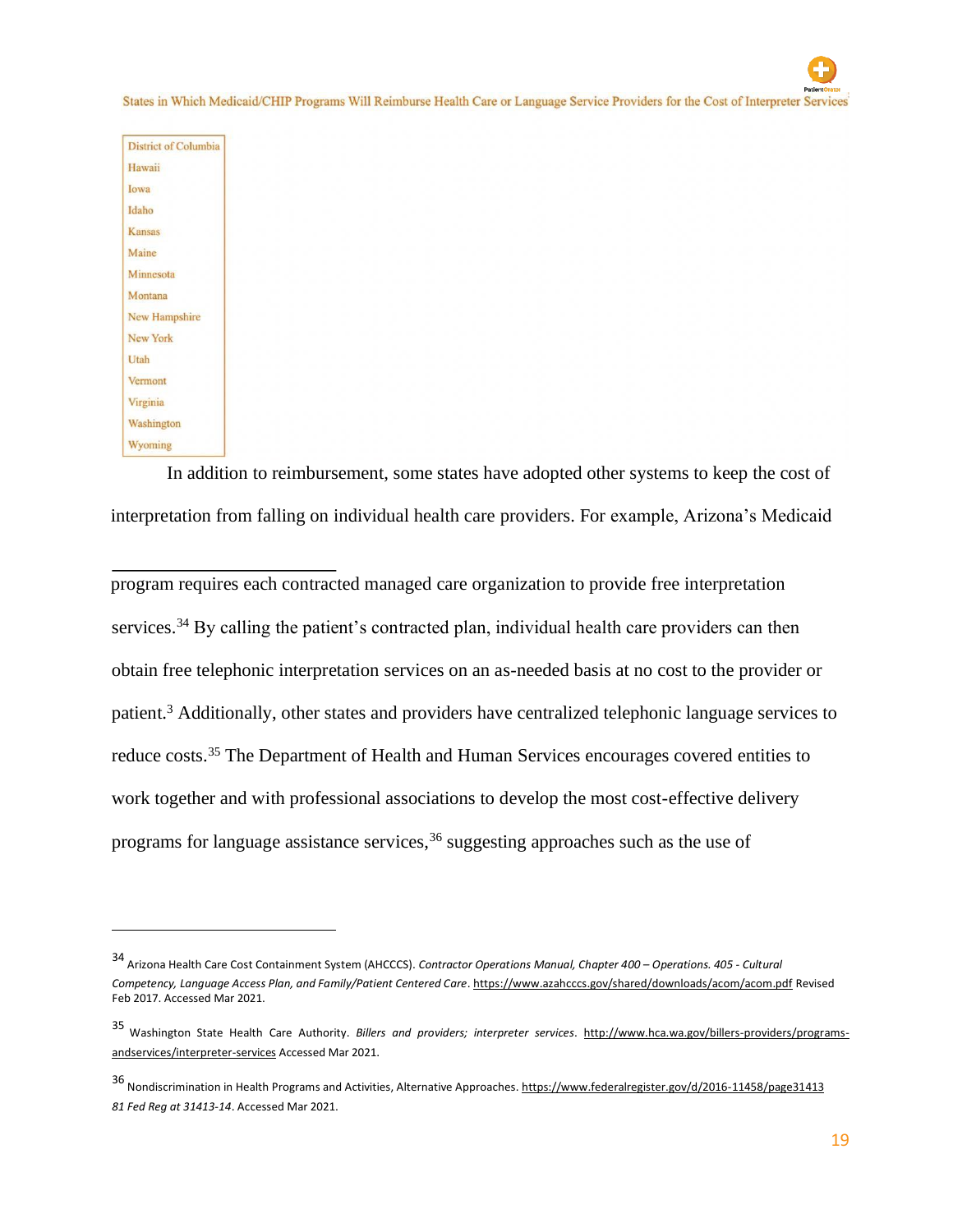

communication technology and sharing language assistance materials and services (e.g., telephonic interpreter services could be shared between Medicaid programs in different states).<sup>36</sup>

Finally, HHS has reminded qualified health insurance issuers of their obligation as a condition of certification to implement a quality improvement strategy that "provides increased reimbursement or other incentives for the implementation of activities to reduce … health care disparities, including through the use of language services." <sup>37</sup>The Department of Health and Human Services "encourage(s) health insurance issuers to structure their health plan payment structures to consider health providers' expenses in providing language assistant services."<sup>37</sup>

### **Conclusion:**

Regardless of the federal and state requirements for language assistance or whether federally funded state programs provide the reimbursement, providing appropriate interpretation services is a basic and key component of good patient care for individuals with LEP. Indeed, both the Institute of Medicine and the Joint Commission recognize the need for effective

<sup>37</sup> Nondiscrimination in Health Programs and Activities, *Alternative Approaches*[.](https://www.federalregister.gov/d/2016-11458/page-31414) [https://www.federalregister.gov/d/201611458/page-](https://www.federalregister.gov/d/2016-11458/page-31414)[31414](https://www.federalregister.gov/d/2016-11458/page-31414) 81 Fed Reg at 31414. Accessed Mar 2021.